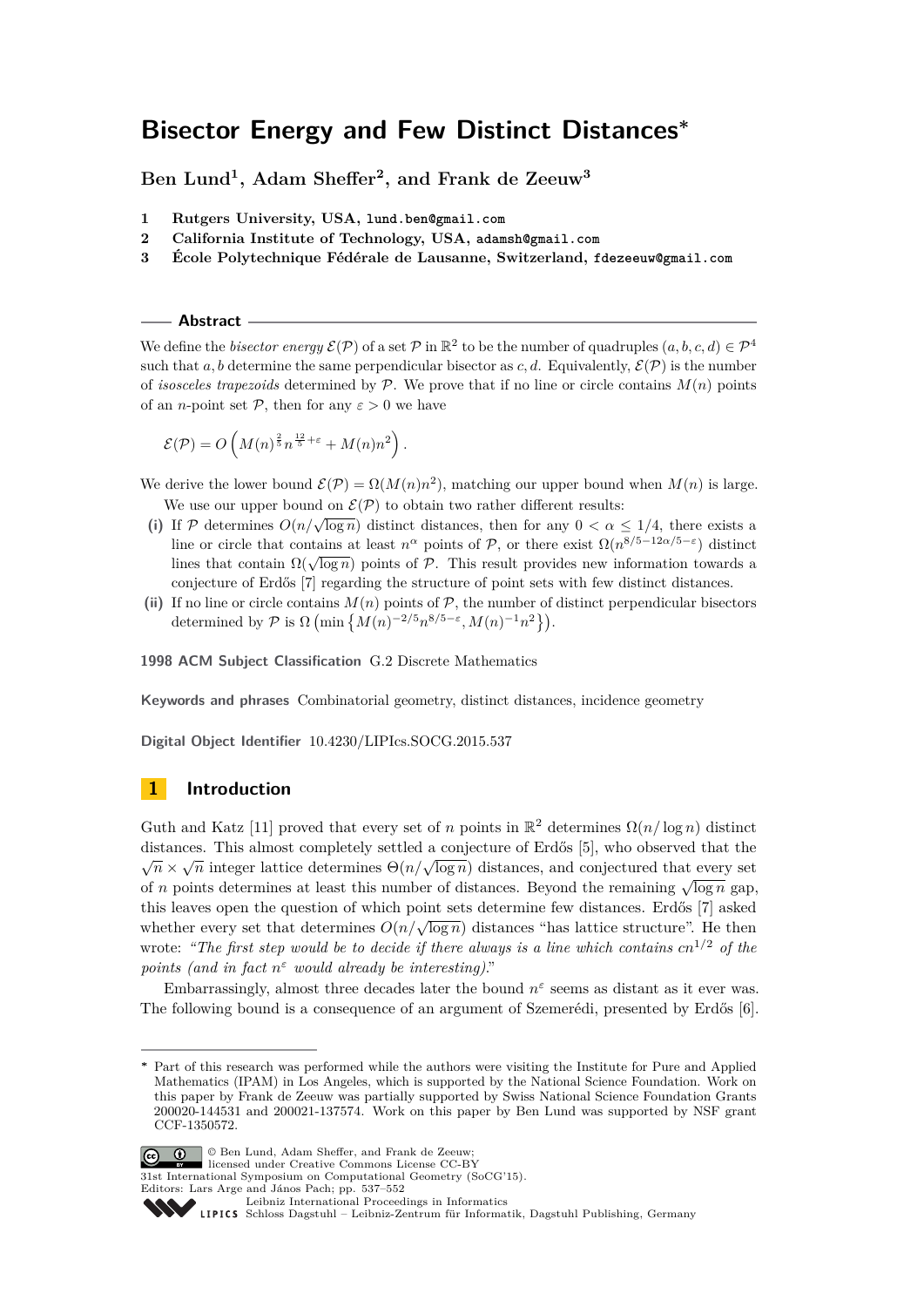<span id="page-1-0"></span>I **Theorem 1.1** (Szemerédi)**.** *If a set* P *of n points in* R <sup>2</sup> *determines <sup>O</sup>*(*n/*<sup>√</sup> log *n*) *distances, then there exists a line containing*  $\Omega(\sqrt{\log n})$  *points of*  $P$ *.* 

Recently, it was noticed that this bound can be slightly improved to  $\Omega(\log n)$  points on a line (see [\[19\]](#page-14-4)). Assuming that no line contains an asymptotically larger number of points, one can deduce the existence of  $\Omega(n/\log n)$  distinct lines that contain  $\Omega(\log n)$  points of P. By inspecting Szemerédi's proof, it is also apparent that these lines are *perpendicular bisectors* of pairs of points of P.

This problem was recently approached from the other direction in [\[15,](#page-14-5) [16,](#page-14-6) [20\]](#page-14-7). Combining the results of these three papers implies the following. If an *n*-point set  $\mathcal{P} \subset \mathbb{R}^2$  determines *o*(*n*) distances, then no line contains  $\Omega(n^{43/52+\epsilon})$  points of P, no circle contains  $\Omega(n^{5/6})$ points, and no other constant-degree irreducible algebraic curve contains  $\Omega(n^{3/4})$  points.

In the current paper we study a different aspect of sets with few distinct distances. Our main tool is a bound on the *bisector energy* of the point set (see below for a formal definition). Using this tool, we prove that if a point set  $P$  determines  $O(n/\sqrt{\log n})$  distinct distances, then there exists a line or a circle with many points of  $P$ , or the number of lines containing  $\Omega(\sqrt{\log n})$  points must be significantly larger than implied by Theorem [1.1.](#page-1-0) As another application of bisector energy, we prove that if no line or circle contains many points of a point set  $P$ , then  $P$  determines a large number of distinct perpendicular bisectors. We will provide more background to both results after we have properly stated them.

# **2 Results**

**Bisector energy.** Given two distinct points  $a, b \in \mathbb{R}^2$ , we denote by  $\mathcal{B}(a, b)$  their *perpendicular bisector* (i.e., the line consisting of all points that are equidistant from *a* and *b*); for brevity, we usually refer to it as the *bisector* of *a* and *b*. We define the *bisector energy* of P as

$$
\mathcal{E}(\mathcal{P}) = p \left| \left\{ (a, b, c, d) \in \mathcal{P}^4 : a \neq b, c \neq d, \text{ and } \mathcal{B}(a, b) = \mathcal{B}(c, d) \right\} \right|.
$$

Equivalently,  $\mathcal{E}(\mathcal{P})$  is the number of *isosceles trapezoids* determined by  $\mathcal{P}$  (not counting isosceles triangles).<sup>[1](#page-1-1)</sup> In Section [3,](#page-4-0) we prove the following upper bound on this quantity.

<span id="page-1-3"></span> $\triangleright$  **Theorem 2.1.** Let  $M(n)$  be an arbitrary function with positive values. For any *n*-point *set*  $P$  ⊂  $\mathbb{R}^2$  $\mathbb{R}^2$ *, such that no line or circle contains*  $M(n)$  *points of*  $P$ *, we have*<sup>2</sup>

$$
\mathcal{E}(\mathcal{P}) = O\left(M(n)^{\frac{2}{5}}n^{\frac{12}{5}+\varepsilon} + M(n)n^2\right).
$$

The bound of Theorem [2.1](#page-1-3) is dominated by its first term when  $M(n) = O(n^{2/3+\epsilon'})$ . We note that one important ingredient of our proof is the result of Guth and Katz [\[11\]](#page-14-1); without it, we would obtain a weaker (although nontrivial) bound on the bisector energy (see the remark at the end of Section [3.3\)](#page-7-0).

In Section [3.4,](#page-8-0) we derive a lower bound for the maximum bisector energy. It shows that Theorem [2.1](#page-1-3) is tight when its second term dominates, i.e., when  $M(n) = \Omega(n^{2/3 + \varepsilon'})$ .

<span id="page-1-4"></span>**Theorem 2.2.** For any *n* and  $M(n)$ , there exists a set  $P$  of *n* points in  $\mathbb{R}^2$  such that no *line or circle contains*  $M(n)$  *points of*  $P$ *, and*  $\mathcal{E}(P) = \Omega(M(n)n^2)$ *.* 

<span id="page-1-1"></span>Note that if each distinct pair of points of P determines a distinct bisector, then  $\mathcal{E}(\mathcal{P}) = 2n(n-1)$ , since quadruples of the form  $(a, b, a, b)$ ,  $(a, b, b, a)$ ,  $(b, a, a, b)$ , and  $(b, a, b, a)$ , are counted for every  $(a, b) \in \mathcal{P}^2$ .

<span id="page-1-2"></span><sup>&</sup>lt;sup>2</sup> Throughout this paper, when we state a bound involving an  $\varepsilon$ , we mean that this bound holds for every *ε >* 0, with the multiplicative constant of the *O*()-notation depending on *ε*.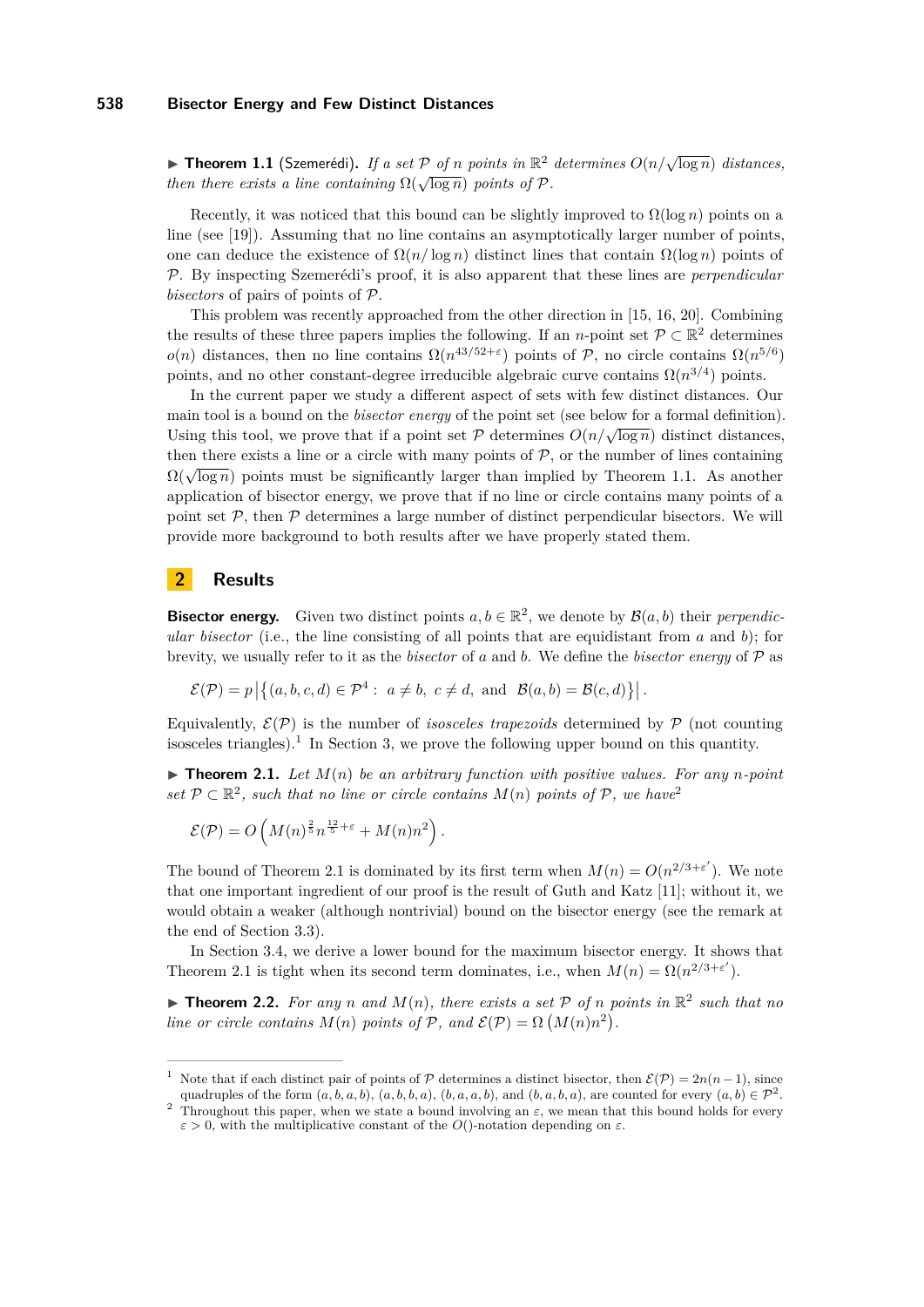We conjecture that  $\mathcal{E}(\mathcal{P}) = O(M(n)n^2)$  is true for all  $M(n)$ . In parallel to our work, Hanson, Iosevich, Lund, and Roche-Newton [\[12\]](#page-14-8) proved a variant of Theorem [2.1](#page-1-3) in  $\mathbb{F}_q^2$ .

**Few distinct distances.** Pach and Tardos [\[14\]](#page-14-9) proved that an *n*-point set  $\mathcal{P} \subset \mathbb{R}^2$  determines  $O(n^{2.137})$  isosceles triangles. They also observed that this bound implies that P contains a point from which there are  $\Omega(n^{0.863})$  distinct distances (a result obtained earlier in [\[24\]](#page-15-1) and improved slightly in [\[13\]](#page-14-10)). Similarly, our upper bound on the number of isosceles trapezoids determined by a point set  $P$  has implications concerning the distinct distances that are determined by P.

We deduce the following theorem from Theorem [2.1.](#page-1-3) More precisely, it follows from the slightly more general Theorem [4.1](#page-9-0) that we prove in Section [4.](#page-9-1)

<span id="page-2-0"></span>**► Theorem 2.3.** Let  $\mathcal{P} \subset \mathbb{R}^2$  be a set of *n* points that spans  $O(n/\sqrt{\log n})$  distinct distances. *For any*  $0 < \alpha \leq 1/4$ , at least one of the following holds (with constants independent *of*  $\alpha$ .

- (i) *There exists a line or a circle containing*  $\Omega(n^{\alpha})$  *points of*  $P$ *.*
- (i) There are  $\Omega(n^{\frac{8}{5} \frac{12\alpha}{5} \varepsilon})$  lines that contain  $\Omega(\sqrt{\log n})$  points of P.

If our conjecture that  $\mathcal{E}(\mathcal{P}) = O(M(n)n^2)$  is true, alternative *(ii)* in the conclusion of Theorem [2.3](#page-2-0) improves to  $\Omega(n^{2-3\alpha} \log n)$  lines that contain  $\Omega(\sqrt{\log n})$  points of P.

We believe that Theorem [2.3](#page-2-0) is a step towards Erdős's lattice conjecture. We mention several recent results and conjectures that together paint an interesting picture.

Green and Tao [\[10\]](#page-14-11) proved that, given an *n*-point set in  $\mathbb{R}^2$  such that more than  $n^2/6 - O(n)$ lines contain at least three of the points, most of the points must lie on a cubic curve (an algebraic curve of degree at most three). Elekes and Szabó [\[4\]](#page-14-12) stated the stronger conjecture that if an *n*-point set determines  $\Omega(n^2)$  collinear triples, then many of the points lie on a cubic curve; unfortunately, at this point it is not even known whether there must be a cubic that contains *ten* points of the set. Erdős and Purdy [\[8\]](#page-14-13) conjectured that if *n* points determine  $\Omega(n^2)$  collinear *quadruples*, then there must be five points on a line. If the point set is already known to lie on a low-degree algebraic curve, then both conjectures hold [\[4,](#page-14-12) [18\]](#page-14-14). On the other hand, Solymosi and Stojaković [\[21\]](#page-14-15) proved that for any constant *k*, there are point sets with  $\Omega(n^{2-\epsilon})$  lines with exactly *k* points, but no line with  $k+1$  points.

The philosophy of these statements is that if there are many lines containing many points, then most points must lie on some low-degree algebraic curve. Our result shows that for an *n*-point set with few distinct distances, there is a line or circle with very many points, or else there are many lines with many points. In particular, in the second case there would be many collinear triples (although not quite as many as  $\Omega(n^2)$ ), and many lines with very many (more than a constant) points. This suggests that few distinct distances should imply some algebraic structure. Let us pose a specific question: Is there a  $0 < \beta < 1$  such that if *n* points determine  $\Omega(n^{1+\beta})$  lines with  $\Omega(\sqrt{\log n})$  points, then many of the points must lie on a low-degree algebraic curve?

**Distinct bisectors.** Let  $\mathcal{B}(\mathcal{P})$  be the set of those lines that are (distinct) perpendicular bisectors of P. Since any point of P determines  $n-1$  distinct bisectors with the other points of P, we have a trivial lower bound  $|\mathcal{B}(P)| \geq n-1$ . If P is a set of equally spaced points on a circle, then  $|\mathcal{B}(\mathcal{P})| = n$ . Similarly, if  $\mathcal P$  is a set of *n* equally spaced points on a line, then  $|\mathcal{B}(\mathcal{P})| = 2n - 3$ . As we now show, forbidding many points on a line or circle forces  $|\mathcal{B}(\mathcal{P})|$ to be significantly larger.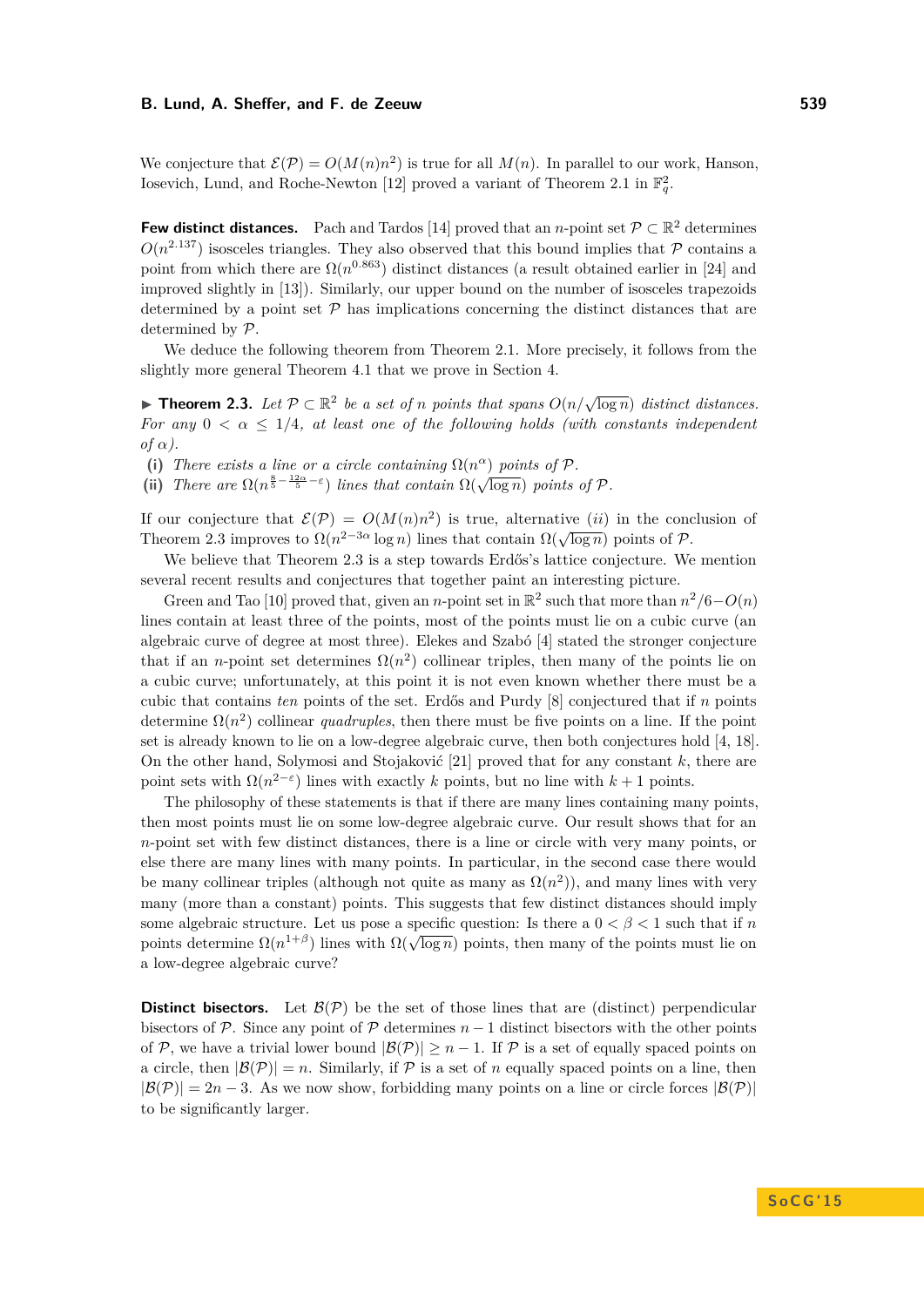<span id="page-3-0"></span>▶ **Theorem 2.4.** *If an n-point set*  $P \subset \mathbb{R}^2$  *has no*  $M(n)$  *points on a line or circle, then* 

$$
|\mathcal{B}(\mathcal{P})| = \Omega \left( \min \left\{ M(n)^{-\frac{2}{5}} n^{\frac{8}{5} - \varepsilon}, M(n)^{-1} n^2 \right\} \right).
$$

**Proof.** For any line  $\ell \subset \mathbb{R}^2$ , set  $E_\ell = \{(a, b) \in \mathcal{P}^2 : a \neq b, \ \mathcal{B}(a, b) = \ell\}$ . By the Cauchy-Schwarz inequality, we have

$$
\mathcal{E}(\mathcal{P}) = \sum_{\ell \in \mathcal{B}(\mathcal{P})} |E_{\ell}|^2 \ge \frac{1}{|\mathcal{B}(\mathcal{P})|} \left( \sum_{\ell \in \mathcal{B}(\mathcal{P})} |E_{\ell}| \right)^2 = \Omega \left( \frac{n^4}{|\mathcal{B}(\mathcal{P})|} \right)
$$

Combining this with the bound of Theorem [2.1](#page-1-3) immediately implies the theorem.

We are not aware of any previous bound on the minimum number of distinct bisectors. Theorem [2.4](#page-3-0) is related to a series of results initiated by Elekes and Rónyai [\[2\]](#page-14-16), studying the expansion properties of polynomials and rational functions. For instance, in [\[17\]](#page-14-17) it is proved that a polynomial function  $F : \mathbb{R} \times \mathbb{R} \to \mathbb{R}$  takes  $\Omega(n^{4/3})$  values on the  $n^2$  pairs from a finite set in  $\mathbb R$  of size *n*, unless  $F$  has a special form. Elekes and Szabó [\[3\]](#page-14-18) derived, among other things, the following two-dimensional generalization (rephrased for our convenience, and omitting some details). If  $F: \mathbb{R}^2 \times \mathbb{R}^2 \to \mathbb{R}^2$  is a rational function that is not of a special form, and  $\mathcal{P} \subset \mathbb{R}^2$  is an *n*-point set such that no low-degree curve contains many points of P, then *F* takes  $\Omega(n^{1+\epsilon})$  values on  $\mathcal{P} \times \mathcal{P}$ .

Theorem [2.4](#page-3-0) proves a better bound for the function  $\mathcal{B}$ , with a less restrictive condition on P. If we view a line  $y = sx + t$  as a point  $(s, t) \in \mathbb{R}^2$ , then (see the proof of Lemma [3.1\)](#page-4-1)

$$
\mathcal{B}(a_x, a_y, b_x, b_y) = \left( -\frac{a_x - b_x}{a_y - b_y}, \frac{(a_x^2 + a_y^2) - (b_x^2 + b_y^2)}{2(a_y - b_y)} \right)
$$

is a rational function  $\mathbb{R}^2 \times \mathbb{R}^2 \to \mathbb{R}^2$ . Theorem [2.4](#page-3-0) says that B takes many distinct values on  $\mathcal{P} \times \mathcal{P}$  if  $\mathcal{P}$  has few points on a line or circle. So we have replaced the broad condition of [\[3\]](#page-14-18) that not too many points lie on a low-degree curve, with the very specific condition that not too many points lie on a line or circle.

**An incidence bound.** To prove Theorem [2.1,](#page-1-3) we use the incidence bound below. It is a refined version of a theorem from Fox et al. [\[9\]](#page-14-19), with explicit dependence on the parameter *t*, which we allow to depend on *m* and *n*. We reproduce the proof in Section [5](#page-11-0) to determine this dependence. Given a set  $\mathcal{P} \subset \mathbb{R}^d$  of points and a set  $\mathcal{S} \subset \mathbb{R}^d$  of varieties, the *incidence graph* is a bipartite graph with vertex sets P and S, such that  $(p, S) \in \mathcal{P} \times \mathcal{S}$  is an edge in the graph if  $p \in S$ . We write  $I(\mathcal{P}, \mathcal{S})$  for the number of edges of this graph, or in other words, for the number of *incidences* between P and S. We denote the complete bipartite graph on *s* and *t* vertices by  $K_{s,t}$  (in the incidence graph, such a subgraph corresponds to *s* points that are contained in *t* varieties). For the definitions of the algebraic terms in this statement we refer to [\[9\]](#page-14-19).

<span id="page-3-1"></span> $\triangleright$  **Theorem 2.5.** Let S be a set of *n* constant-degree varieties and P a set of *m* points, *both in*  $\mathbb{R}^d$ *, such that the incidence graph of*  $P \times S$  *contains no copy of*  $K_{s,t}$  *(where s is a constant, but t may depend on*  $m, n$ *). Moreover, assume that*  $P \subset V$ *, where V is an irreducible constant-degree variety of dimension e. Then*

$$
I(\mathcal{P},\mathcal{S})=O\left(m^{\frac{s(e-1)}{es-1}+\varepsilon}n^{\frac{e(s-1)}{es-1}}t^{\frac{e-1}{es-1}}+tm+n\right).
$$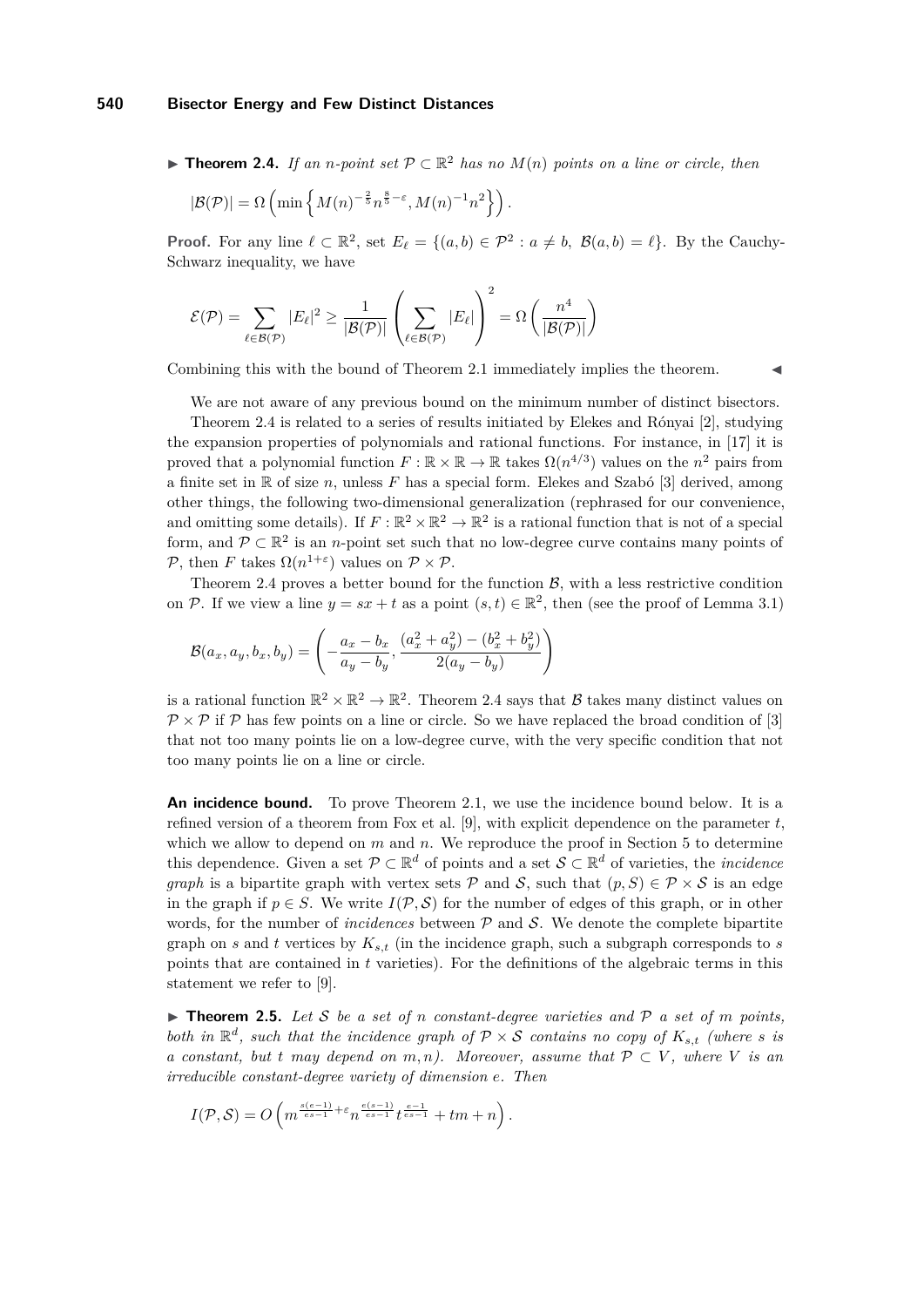# <span id="page-4-0"></span>**3 Proof of Theorem [2.1](#page-1-3)**

In this section we prove Theorem [2.1](#page-1-3) by relating the bisector energy to an incidence problem between points and algebraic surfaces in  $\mathbb{R}^4$ . In Section [3.1](#page-4-2) we define the surfaces, in Section [3.2](#page-5-0) we analyze their intersection properties, and in Section [3.3](#page-7-0) we apply the incidence bound of Theorem [2.5](#page-3-1) to prove Theorem [2.1.](#page-1-3) Finally, in Section [3.4](#page-8-0) we derive Theorem [2.2,](#page-1-4) which provides a lower bound for Theorem [2.1.](#page-1-3)

Throughout this section we assume that we have rotated  $P$  so that no two points have the same  $x$ - or  $y$ -coordinate; in particular, we assume that no perpendicular bisector is horizontal or vertical.

# <span id="page-4-2"></span>**3.1 Bisector surfaces**

Recall that in Theorem [2.1](#page-1-3) we consider an *n*-point set  $\mathcal{P} \subset \mathbb{R}^2$ . We define

$$
\mathcal{P}^{2*} = \{ (a, c) \in \mathcal{P}^2 : a \neq c \},
$$

and similarly

$$
\mathcal{P}^{4*} = \{ (a, b, c, d) \in \mathcal{P}^4 : a \neq b, c \neq d; a \neq c, b \neq d \}.
$$

Also recall that for distinct  $a, b \in \mathcal{P}$ , we denote by  $\mathcal{B}(a, b)$  the perpendicular bisector of *a* and *b*. We define the *bisector surface* of a pair  $(a, c) \in \mathcal{P}^{2*}$  as

$$
S_{ac} = \{ (b, d) \in \mathbb{R}^2 \times \mathbb{R}^2 : (a, b, c, d) \in \mathcal{P}^{4*}, \ \mathcal{B}(a, b) = \mathcal{B}(c, d) \},
$$

and we set  $S = \{S_{ac} : (a, c) \in \mathcal{P}^{2*}\}\.$  The surface  $S_{ac}$  is not an algebraic variety (so we are using the word "surface" loosely), but the lemma below shows that *Sac* is "close to" a variety  $\overline{S}_{ac}$ . That  $S_{ac}$  is contained in a constant-degree variety of the same dimension is no surprise (one can take the *Zariski closure*), but we need to analyze this variety in detail to establish the exact relationship.

We will work mostly with the surface *Sac* in the rest of this proof, rather than with the variety  $\overline{S}_{ac}$ , because its definition is easier to handle. Then, when we apply our incidence bound, which holds only for varieties, we will switch to  $\overline{S}_{ac}$ . Fortunately, the lemma shows that this makes no difference in terms of the incidence graph.

<span id="page-4-1"></span>I **Lemma 3.1.** *For distinct a, c* ∈ P*, there exists a two-dimensional constant-degree algebraic variety*  $\overline{S}_{ac}$  *such that*  $S_{ac} \subset \overline{S}_{ac}$ *. Moreover, if*  $(b,d) \in (\overline{S}_{ac} \setminus S_{ac}) \cap \mathcal{P}^{2*}$ *, then*  $(a,b,c,d) \notin \mathcal{P}^{4*}$ *.* 

**Proof.** Consider a point  $(b,d) \in S_{ac}$ . Write the equation defining the perpendicular bisector  $\mathcal{B}(a, b) = \mathcal{B}(c, d)$  as  $y = sx + t$ . The slope *s* satisfies

<span id="page-4-3"></span>
$$
s = -\frac{a_x - b_x}{a_y - b_y} = -\frac{c_x - d_x}{c_y - d_y}.\tag{1}
$$

By definition  $\mathcal{B}(a, b)$  passes through the midpoint  $((a_x + b_x)/2, (a_y + b_y)/2)$  of *a* and *b*, as well as through the midpoint  $((c_x + d_x)/2, (c_y + d_y)/2)$  of *c* and *d*. We thus have

$$
\frac{a_y + b_y}{2} - s \frac{a_x + b_x}{2} = t = \frac{c_y + d_y}{2} - s \frac{c_x + d_x}{2}.
$$
\n(2)

By combining [\(1\)](#page-4-3) and [\(2\)](#page-4-4) we obtain

$$
(a_y - b_y)(c_x^2 + c_y^2 - d_x^2 - d_y^2) = (c_y - d_y)(a_x^2 + a_y^2 - b_x^2 - b_y^2).
$$
\n(3)

# <span id="page-4-5"></span><span id="page-4-4"></span>**S o C G ' 1 5**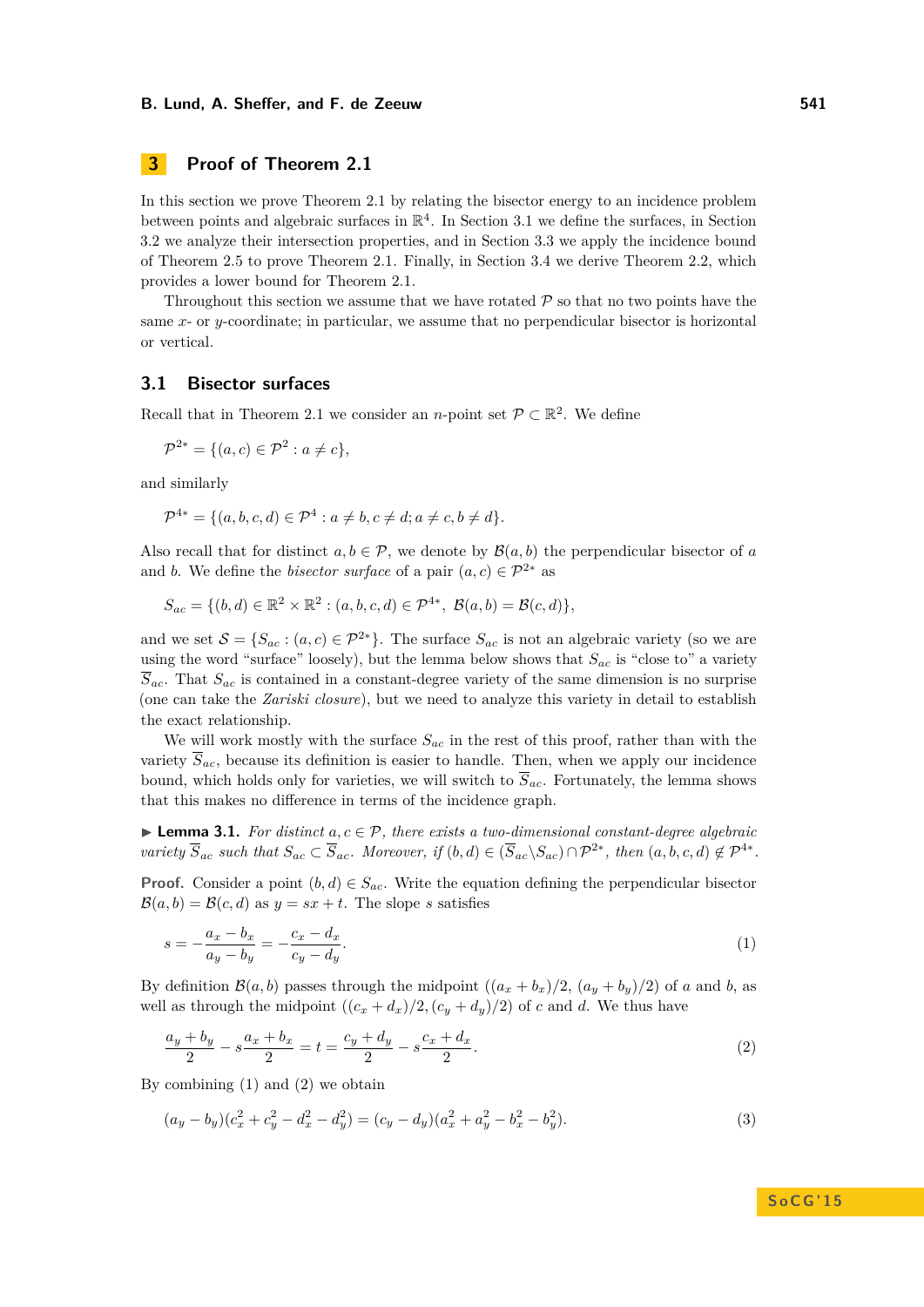From [\(1\)](#page-4-3) and [\(3\)](#page-4-5) we see that  $(b, d) = (x_1, x_2, x_3, x_4)$  satisfies

$$
f_{ac}(x_1, x_2, x_3, x_4) = (a_x - x_1)(c_y - x_4) - (a_y - x_2)(c_x - x_3) = 0,
$$
  
\n
$$
g_{ac}(x_1, x_2, x_3, x_4) = (a_y - x_2)(c_x^2 + c_y^2 - x_3^2 - x_4^2) - (c_y - x_4)(a_x^2 + a_y^2 - x_1^2 - x_2^2) = 0.
$$

Since any point  $(b, d) \in S_{ac}$  satisfies these two equations, we have

 $S_{ac} \subset Z(f_{ac}, g_{ac}) = \overline{S}_{ac}.$ 

By reexamining the above analysis, we see that if a point  $(b,d) \in \overline{S}_{ac} \cap \mathcal{P}^{2*}$  is not in  $S_{ac}$ , we must have  $a_y = b_y$  or  $c_y = d_y$ , since then [\(1\)](#page-4-3) is not well defined. By the assumption that no two points of P have the same *y*-coordinate, this implies  $a = b$  or  $c = d$ , so  $(a, b, c, d) \notin \mathcal{P}^{4*}$ .

It remains to prove that  $\overline{S}_{ac}$  is a constant-degree two-dimensional variety. The constant degree is immediate from *fac* and *gac* being polynomials of degree at most three. As just observed, a point  $(b,d) \in \overline{S}_{ac} \backslash S_{ac}$  satisfies  $a_y = b_y$  or  $c_y = d_y$ . If  $a_y = b_y$ , then for  $f_{ac}(b, d) = g_{ac}(b, d) = 0$  to hold, we must have  $a_x = b_x$  or  $c_y = d_y$ . Similarly, If  $c_y = d_y$ , then  $c_x = d_x$  or  $a_y = b_y$ . We see that in each case we get two independent linear equations, which define a plane, so  $\overline{S}_{ac}\setminus S_{ac}$  is the union of three two-dimensional planes. Thus, it suffices to prove that *Sac* is two-dimensional. For this, we simply show that for any valid value of *b* there is at most one valid value of *d*. Let  $C_{ac} \subset \mathbb{R}^2$  denote the circle that is centered at *c* and incident to *a* (here we use  $a \neq c$ ). It is impossible for *b* to lie on  $C_{ac}$ , since this would imply that the bisector  $\mathcal{B}(a, b)$  contains *c*, and thus that  $\mathcal{B}(a, b) \neq \mathcal{B}(c, d)$ . For any choice of  $b \notin C_{ac}$ , the bisector  $\mathcal{B}(a, b)$  is well-defined and is not incident to *c*, so there is a unique  $d \in \mathbb{R}^2$  with  $\mathcal{B}(a, b) = \mathcal{B}(c, d)$  (i.e., so that  $(b, d) \in S_{ac}$ ).

# <span id="page-5-0"></span>**3.2 Intersections of bisector surfaces**

We denote by  $\mathbf{R}_{ab}$  the reflection of  $\mathbb{R}^2$  across the line  $\mathcal{B}(a, b)$ . Observe that if  $\mathcal{B}(a, b) = \mathcal{B}(c, d)$ , then  $\mathbf{R}_{ab} = \mathbf{R}_{cd}$ , and this reflection maps *a* to *b* and *c* to *d*; this in turn implies that  $|ac| = |bd|$ . That is,  $(b, d) \in S_{ac}$  implies  $|ac| = |bd|$ . It follows that if  $|ac| = \delta$ , then the surface  $S_{ac}$  is contained in the hypersurface

$$
H_{\delta} = \{ (b, d) \in \mathbb{R}^2 \times \mathbb{R}^2 : |bd| = \delta \}.
$$

We can thus partition S into classes corresponding to the distances  $\delta$  that are determined by pairs of points of P. Each class consists of the surfaces  $S_{ac}$  with  $|ac| = \delta$ , all of which are fully contained in  $H_\delta$ .

We now study the intersection of the surfaces contained in a common hypersurface  $H_\delta$ .

<span id="page-5-1"></span>**Lemma 3.2.** *Let*  $(a, c) \neq (a', c')$  *and*  $|ac| = |a'c'| = \delta \neq 0$ . *Then there exist curves*  $C_1, C_2 \subset \mathbb{R}^2$ , which are either two concentric circles or two parallel lines, such that  $a, a' \in C_1$ ,  $c, c' \in C_2$ , and  $S_{ac} \cap S_{a'c'}$  is contained in the set

 $H_{\delta} \cap (C_1 \times C_2) = \{(b, d) \in \mathbb{R}^2 \times \mathbb{R}^2 : b \in C_1, d \in C_2, |bd| = \delta\}.$ 

**Proof.** We split the analysis into three cases: (i)  $|\mathcal{B}(a, a') \cap \mathcal{B}(c, c')| = 1$ , (ii)  $\mathcal{B}(a, a') = \mathcal{B}(c, c')$ , and (iii)  $\mathcal{B}(a, a') \cap \mathcal{B}(c, c') = \emptyset$ . The three cases are depicted in Figure [1.](#page-6-0)

**Case (i).** Let  $o = B(a, a') \cap B(c, c')$ . Then there exist two (not necessarily distinct) circles  $C_1, C_2$  around *o* such that  $a, a' \in C_1$  and  $c, c' \in C_2$ . If  $(b, d) \in S_{ac} \cap S_{a'c'}$ , then the reflection  $\mathbf{R}_{ab}$  maps *a* to *b* and *c* to *d*, and similarly,  $\mathbf{R}_{a'b}$  maps *b* to *a'* and *d* to *c'*. We set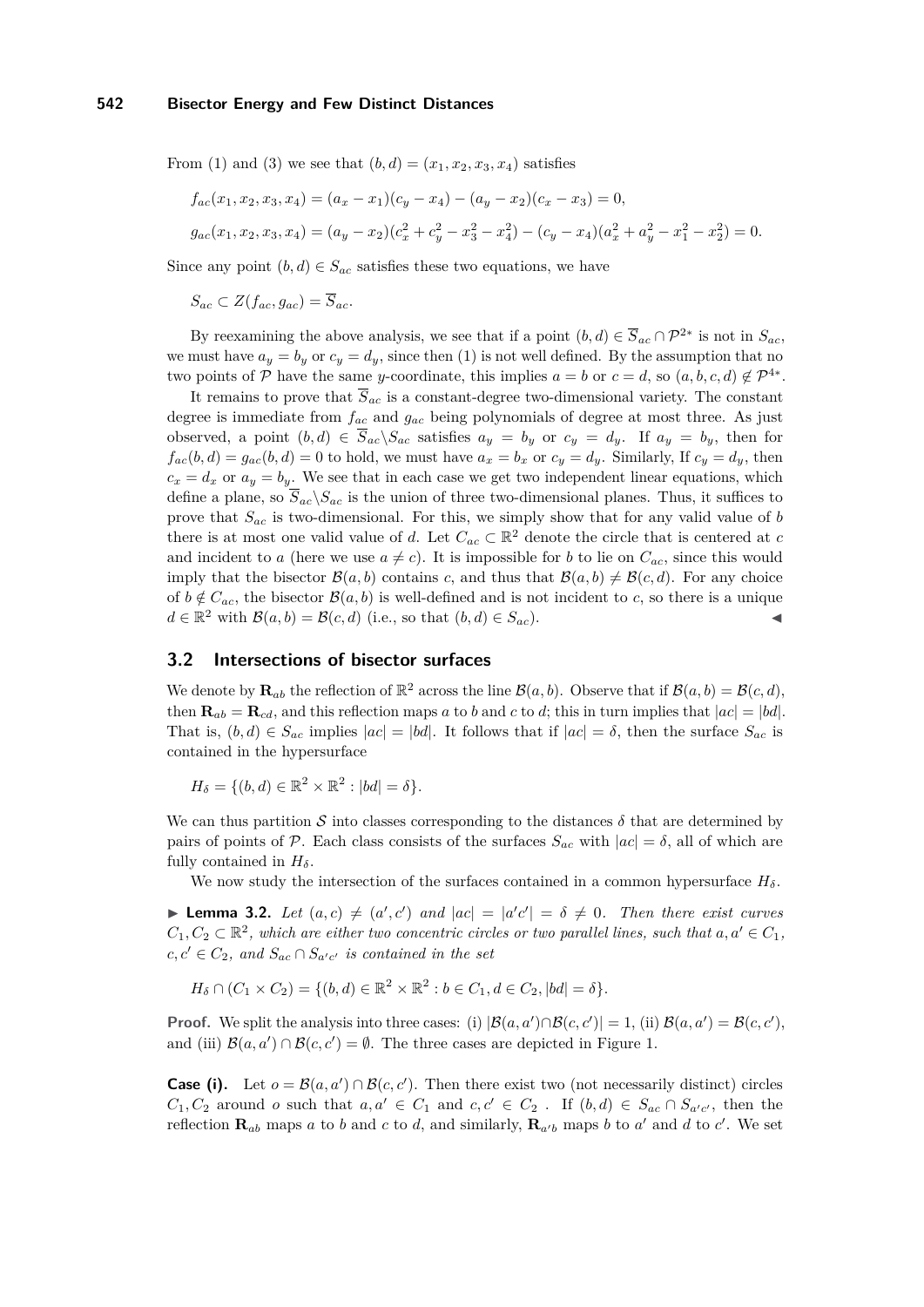<span id="page-6-0"></span>

**Figure 1** The three cases in the analysis of Lemma [3.2.](#page-5-1)

 $\mathbf{T} = \mathbf{R}_{a'b} \circ \mathbf{R}_{ab}$ , and notice that this is a rotation whose center  $o^*$  is the intersection point of  $\mathcal{B}(a,b) = \mathcal{B}(c,d)$  and  $\mathcal{B}(a',b) = \mathcal{B}(c',d)$ . Note that  $\mathbf{T}(a) = a'$  and  $\mathbf{T}(c) = c'$ , so  $o^*$  lies on both  $\mathcal{B}(a, a')$  and  $\mathcal{B}(c, c')$ . Since  $o = \mathcal{B}(a, a') \cap \mathcal{B}(c, c')$ , we obtain that  $o = o^*$ . Since  $\mathcal{B}(a, b)$ passes through *o*, we have that *b* is incident to  $C_1$ . Similarly, since  $\mathcal{B}(c, d)$  passes through *o*, we have that *d* is incident to  $C_2$ . This implies that  $(b, d)$  lies in  $H_\delta \cap (C_1 \times C_2)$ .

**Case (ii).** Let  $\ell$  be the line  $\mathcal{B}(a, a') = \mathcal{B}(c, c')$ . The line segment *ac* is a reflection across  $\ell$ of the line segment  $a'c'$ . Thus, the intersection point  $o$  of the lines that contains these two segments is incident to  $\ell$ . Let  $C_1$  be the circle centered at *o* that contains *a* and *a*<sup>'</sup>, and let  $C_2$  be the circle centered at *o* that contains *c* and *c*'. With this definition of *o*,  $C_1$ , and  $C_2$ , we can repeat the analysis of case (i), obtaining the same conclusion.

**Case (iii).** In this case  $\mathcal{B}(a, a')$  and  $\mathcal{B}(c, c')$  are parallel. The analysis of this case is similar to that in case (i), but with lines instead of circles.

Let  $C_1$  be the line that is incident to *a* and  $a'$ , and let  $C_2$  be the line that is incident to *c* and *c'*. If  $(b,d) \in S_{ac} \cap S_{a'c'}$ , then, as before,  $\mathbf{R}_{ab}$  maps *a* to *b* and *c* to *d*, and  $\mathbf{R}_{a'b}$  maps b to *a*' and *d* to *c*'. Since  $\mathcal{B}(a',b)$  and  $\mathcal{B}(a,b)$  are parallel, we have that  $\mathbf{T} = \mathbf{R}_{a'b} \circ \mathbf{R}_{ab}$  is a translation in the direction orthogonal to these two lines. This implies that  $b \in C_1$  and  $d \in C_2$ , which completes the analysis of this case.

In Section [3.3,](#page-7-0) we will apply the incidence bound of Theorem [2.5](#page-3-1) to the point set  $\mathcal{P}^{2*} = \{(b,d) \in \mathcal{P}^2 : b \neq d\}$  and the set of surfaces S. For this we need to show that the incidence graph contains no complete bipartite graph  $K_{2,M}$ ; that is, that for any two points of  $\mathcal{P}^{2*}$  (where  $\mathcal{P}^{2*}$  is considered as a point set in  $\mathbb{R}^4$ ) there is a bounded number of surfaces of  $S$  that contain both points. In the following lemma we prove the more general statement that the incidence graph contains no copy of  $K_{2,M}$  and no copy of  $K_{M,2}$ . Note that this is the only point in the proof of Theorem [2.1](#page-1-3) where we use the condition that no *M* points are on a line or circle.

<span id="page-6-1"></span>I **Corollary 3.3.** *If no line or circle contains M points of* P*, then the incidence graph of*  $\mathcal{P}^{2*}$  and S contains neither a copy of  $K_{2,M}$  nor a copy of  $K_{M,2}$ .

**Proof.** Consider two distinct surfaces  $S_{ac}$ ,  $S_{a'c'} \in S$  with  $|ac| = |a'c'| = \delta$ . Lemma [3.2](#page-5-1) implies that there exist two lines or circles  $C_1, C_2$  such that  $(b, d) \in S_{ac} \cap S_{a'c'}$  only if  $b \in C_1$ and  $d \in C_2$ . Since no line or circle contains *M* points of  $P$ , we have  $|C_1 \cap P| < M$ . Given  $b \in (C_1 \cap \mathcal{P}) \setminus \{a\}$ , there is at most one  $d \in \mathcal{P}$  such that  $\mathcal{B}(a, b) = \mathcal{B}(c, d)$ , and thus at most one point  $(b,d) \in S_{ac}$ . (Notice that no points of the form  $(a,d) \in \mathcal{P}^{2*}$  are in  $S_{ac}$ .) Thus

$$
|(S_{ac} \cap S_{a'c'}) \cap \mathcal{P}^{2*}| < M.
$$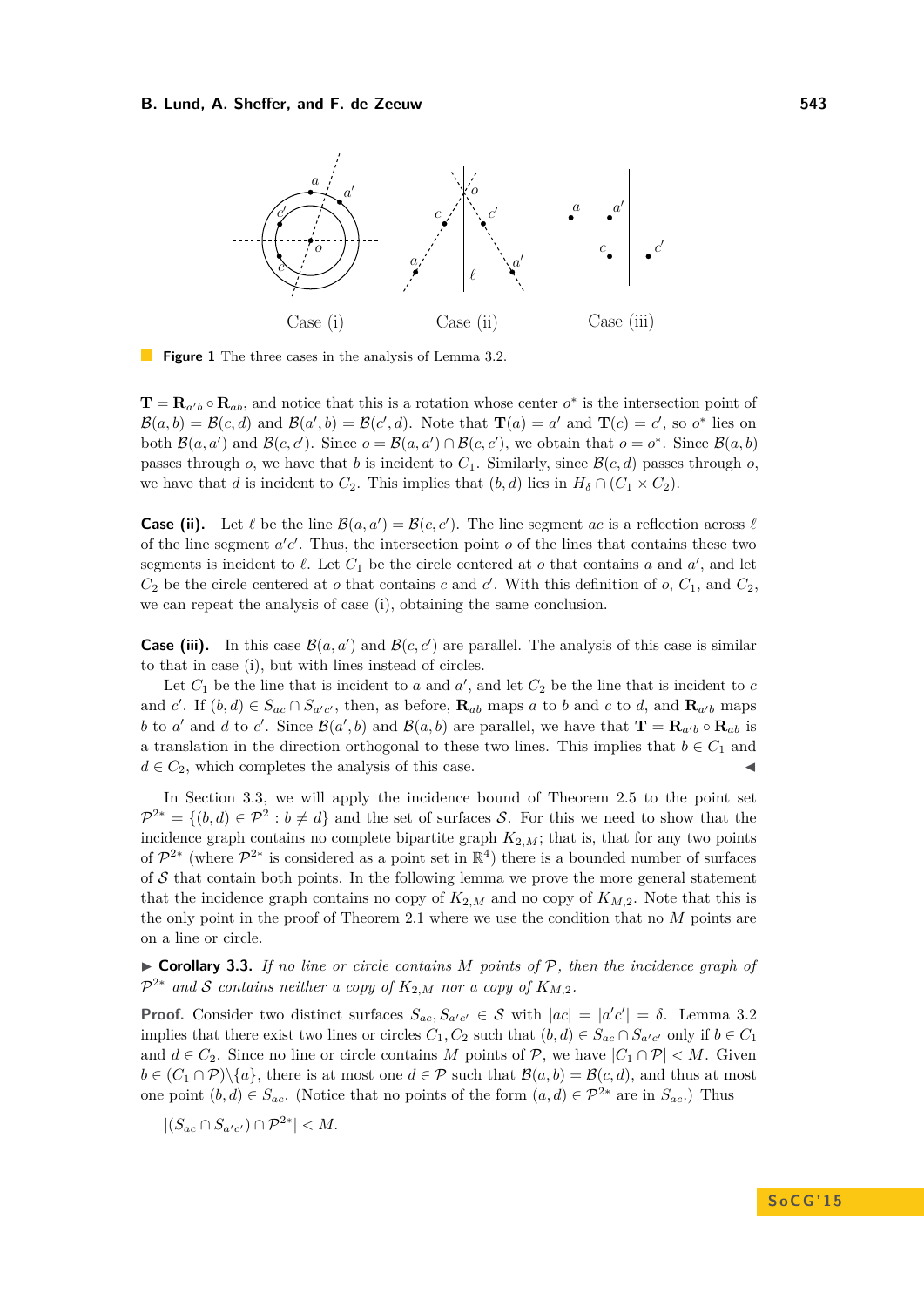That is, the incidence graph contains no copy of *KM,*2. We now define "dual" surfaces

$$
S_{bd}^* = \{ (a, c) \in \mathbb{R}^2 \times \mathbb{R}^2 : a \neq b, c \neq d, B(a, b) = B(c, d) \},
$$

and set  $S^* = \{S^*_{bd} : (b, d) \in \mathcal{P}^{2*}\}\.$  By a symmetric argument, we get

 $|(S^*_{bd} \cap S^*_{b'd'}) \cap \mathcal{P}^{2*}| < M$ 

for all  $(b, d) \neq (b', d')$ . Observe that  $(a, c) \in S_{bd}^*$  if and only if  $(b, d) \in S_{ac}$ . Hence, having fewer than *M* points  $(a, c) \in (S_{bd}^* \cap S_{b'd'}^*) \cap \mathcal{P}^{2*}$  is equivalent to having fewer than *M* surfaces  $S_{ac}$  that contain both  $(b, d)$  and  $(b', d')$ ; i.e., the incidence graph contains no  $K_{2,M}$ .

# <span id="page-7-0"></span>**3.3 Applying the incidence bound**

We set

$$
Q = \{(a, b, c, d) \in \mathcal{P}^{4*} : \ \mathcal{B}(a, b) = \mathcal{B}(c, d)\},
$$

and note that  $|Q| + {n \choose 2} = \mathcal{E}(\mathcal{P})$ , where the term  ${n \choose 2}$  accounts for the quadruples of the form  $(a, b, a, b)$ . As we saw in Section [3.2,](#page-5-0) every quadruple  $(a, b, c, d) \in Q$  satisfies  $|ac| = |bd|$ .

Let  $\delta_1, \ldots, \delta_D$  denote the distinct distances that are determined by pairs of distinct points in P. We partition  $\mathcal{P}^{2*}$  into the disjoint subsets  $\Pi_1, \ldots, \Pi_D$ , where

 $\Pi_i = \{(u, v) \in \mathcal{P}^{2*} : |uv| = \delta_i\}.$ 

We also partition S into disjoint subsets  $S_1, \ldots, S_D$ , defined by

 $\mathcal{S}_i = \{S_{ac} \in \mathcal{S} : |ac| = \delta_i\}.$ 

Let  $m_i$  be the number of  $(a, c) \in \mathcal{P}^{2*}$  such that  $|ac| = \delta_i$ . Note that  $|\Pi_i| = |\mathcal{S}_i| = m_i$  and

$$
\sum m_i = n(n-1).
$$

A quadruple  $(a, b, c, d) \in \mathcal{P}^{4*}$  is in *Q* if and only if the point  $(b, d)$  is incident to  $S_{ac}$ . Moreover, there exists a unique  $1 \leq i \leq D$  such that  $(b,d) \in \Pi_i$  and  $S_{ac} \in \mathcal{S}_i$ . Therefore, it suffices to study each  $\Pi_i$  and  $S_i$  separately. That is, we have

$$
|Q| = \sum_{i=1}^{D} I(\Pi_i, \mathcal{S}_i).
$$

We apply our incidence bound to  $S_i$ , or rather, to the corresponding set of varieties  $\overline{S}_i = \{\overline{S}_{ac} : S_{ac} \in S_i\}$ . By Lemma [3.1,](#page-4-1) the incidence graph of  $\Pi_i$  with  $\overline{S}_i$  is the same as with  $\mathcal{S}_i$ , hence also does not contain a copy of  $K_{2,M}$  by Corollary [3.3.](#page-6-1) Observe that  $\Pi_i \subset H_{\delta_i}$ . The hypersurface  $H_{\delta_i}$  is irreducible, three-dimensional, and of a constant degree, since it is defined by the irreducible polynomial  $(x_1 - x_3)^2 + (x_2 - x_4)^2 - \delta_i$ . Thus we can apply Theorem [2.5](#page-3-1) to each  $I(\Pi_i, \overline{S}_i)$ , with  $m = n = m_i$ ,  $V = H_{\delta_i}$ ,  $d = 4$ ,  $e = 3$ ,  $s = 2$ , and  $t = M$ . This implies that

<span id="page-7-1"></span>
$$
I(\Pi_i, \mathcal{S}_i) = I(\Pi_i, \overline{\mathcal{S}}_i) = O\left(M^{\frac{2}{5}} m_i^{\frac{7}{5} + \varepsilon} + M m_i\right).
$$
\n(4)

Let *J* be the set of indices  $1 \leq j \leq D$  for which the bound in [\(4\)](#page-7-1) is dominated by the term  $M^{\frac{2}{5}}m_j^{\frac{7}{5}+\varepsilon}$ . By recalling that  $\sum_{j=1}^D m_j = n(n-1)$ , we get

$$
\sum_{j \notin J} I(\Pi_j, S_j) = O\left(Mn^2\right).
$$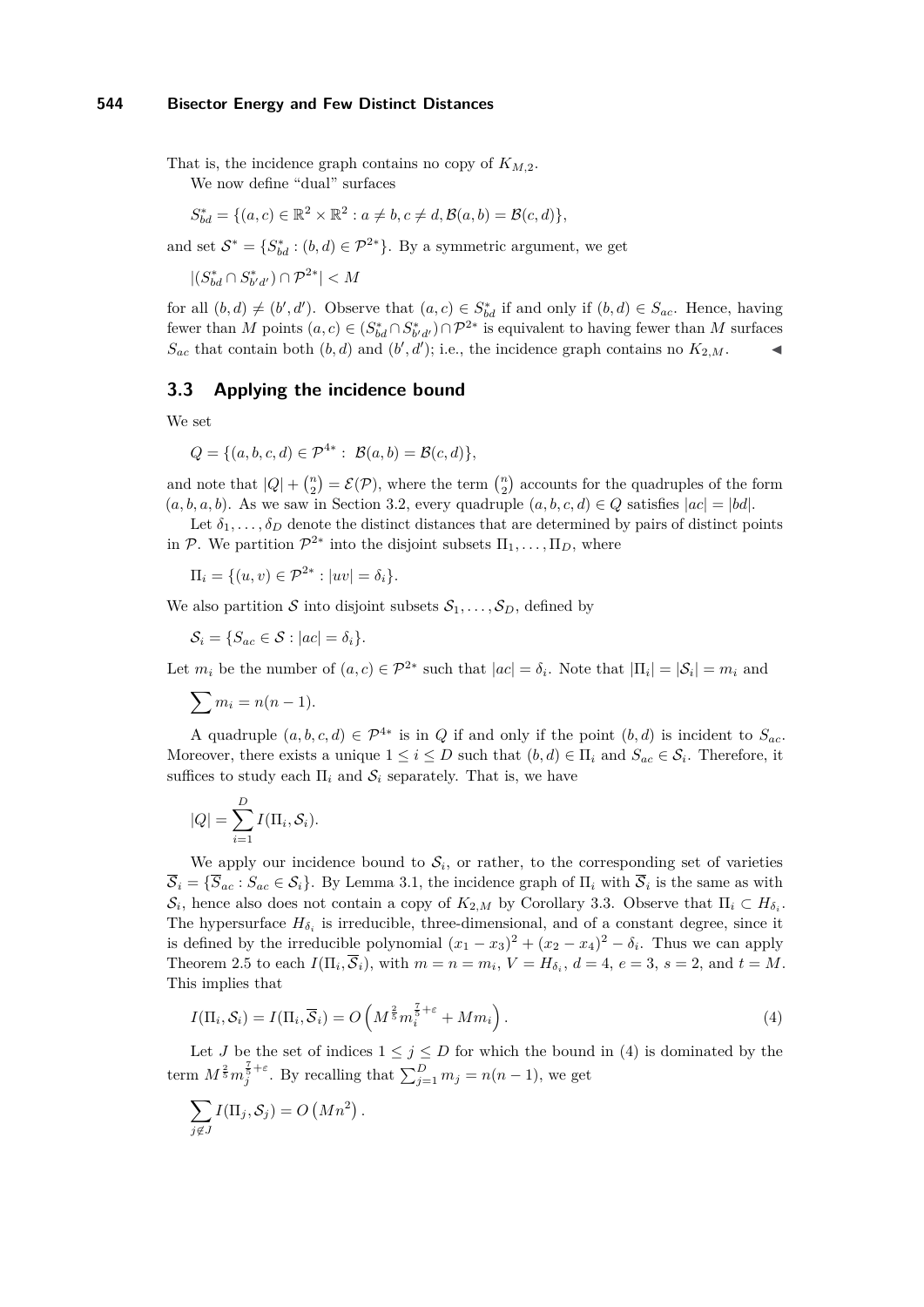Next we consider  $\sum_{j\in J} I(\Pi_j, \mathcal{S}_j) = O(\sum_{j\in J} M^{2/5} m_j^{7/5+\varepsilon})$ . By [\[11,](#page-14-1) Proposition 2.2], we have

$$
\sum m_j^2 = O(n^3 \log n).
$$

This implies that the number of  $m_j$  for which  $m_j \geq x$  is  $O(n^3 \log n/x^2)$ . By using a dyadic decomposition, we obtain

$$
M^{-2/5}n^{-\varepsilon} \sum_{j\in J} I(\Pi_j, S_j) = O\left(\sum_{m_j \leq \Delta} m_j^{7/5} + \sum_{k \geq 1} \sum_{2^{k-1} \Delta < m_j \leq 2^k \Delta} m_j^{7/5}\right)
$$
  
= 
$$
O\left(\Delta^{7/5} \cdot \frac{n^2}{\Delta} + \sum_{k \geq 1} (2^k \Delta)^{\frac{7}{5}} \cdot \frac{n^3 \log n}{(2^k \Delta)^2}\right)
$$
  
= 
$$
O\left(\Delta^{2/5}n^2 + \frac{n^3 \log n}{\Delta^{3/5}}\right).
$$

By setting  $\Delta = n \log n$ , we have

$$
\sum_{j\in J} I(\Pi_j, S_j) = O\left(M^{\frac{2}{5}} n^{\frac{12}{5} + \varepsilon} \log^{\frac{2}{5}} n\right) = O\left(M^{\frac{2}{5}} n^{\frac{12}{5} + \varepsilon'}\right).
$$

In conclusion,

$$
\mathcal{E}(\mathcal{P}) \leq |Q| + n^2 = \sum_{j \in J} I(\Pi_j, \mathcal{S}_j) + \sum_{j \notin J} I(\Pi_j, \mathcal{S}_j) + n^2 = O\left(M^{\frac{2}{5}} n^{\frac{12}{5} + \varepsilon'} + Mn^2\right),
$$

which completes the proof of Theorem [2.1.](#page-1-3)

 $\triangleright$  Remark (Remark about the incidence bound). Instead of partitioning the problem into *D* separate incidence problems, one can apply an incidence bound directly to the point set  $\mathcal{P}^{2*}$  and the surface set S. Roughly speaking, the best known bounds for incidences with two-dimensional surfaces in  $\mathbb{R}^4$ , whose incidence graph contains no  $K_{2,M}$ , are of the form  $|\mathcal{P}^{2*}|^{2/3}|\mathcal{S}|^{2/3}$ . Relying on such an incidence bound (and not using [\[11\]](#page-14-1)) would yield a bound  $|Q| = O(M^{1/3}n^{8/3} + Mn^2) = O(M^{1/3}n^{8/3})$ , which is nontrivial but weaker than our bound.

# <span id="page-8-0"></span>**3.4** A lower bound for  $\mathcal{E}(\mathcal{P})$

In this section we prove Theorem [2.2.](#page-1-4) In particular, for any *n* and  $M(n) \geq 32$ , we show that there exists a set  $P$  of *n* points in  $\mathbb{R}^2$  such that any line or circle contains at most  $M(n)$ points of P, and  $\mathcal{E}(\mathcal{P}) = \Omega(M(n)n^2)$ . Note that we can suppose  $M(n) \geq 32$  without loss of generality since, if  $M(n) < 32$ , an arbitrary point set has  $\mathcal{E}(\mathcal{P}) = \Omega(n^2) = \Omega(M(n)n^2)$ .

For simplicity, we assume that  $M(n)$  is a multiple of 8, and that *n* is divisible by  $M(n)$ . It is straightforward to extend the construction to values that do not satisfy these conditions.

Let C be an ellipse that is centered at the origin, has a major axis of length 2 that is parallel to the *y*-axis, and a minor axis of length 1 that is parallel to the *x*-axis. Let  $\mathcal{P}^+$  be an arbitrary set of  $4n/M(n)$  points on *C*, each having a strictly positive *x*-coordinate. Let  $\mathcal{P}^-$  be the reflection of  $\mathcal{P}^+$  over the *y*-axis, and set  $\mathcal{P}' = \mathcal{P}^+ \cup \mathcal{P}^-$ . We denote by  $\mathcal{P}'_j$  the translate of P' by (4*j*, 0). Finally, we take  $P = P'_0 \cup P'_1 \cup \cdots \cup P'_{M(n)/8-1}$ . An example is depicted in Figure [2.](#page-9-2)

Note that  $P$  lies on the union of  $M(n)/8$  ellipses. Since a line can intersect an ellipse in at most two points, and a circle can intersect an ellipse in at most four points, we indeed have that a line or circle contains at most  $M(n)$  points of  $P$ .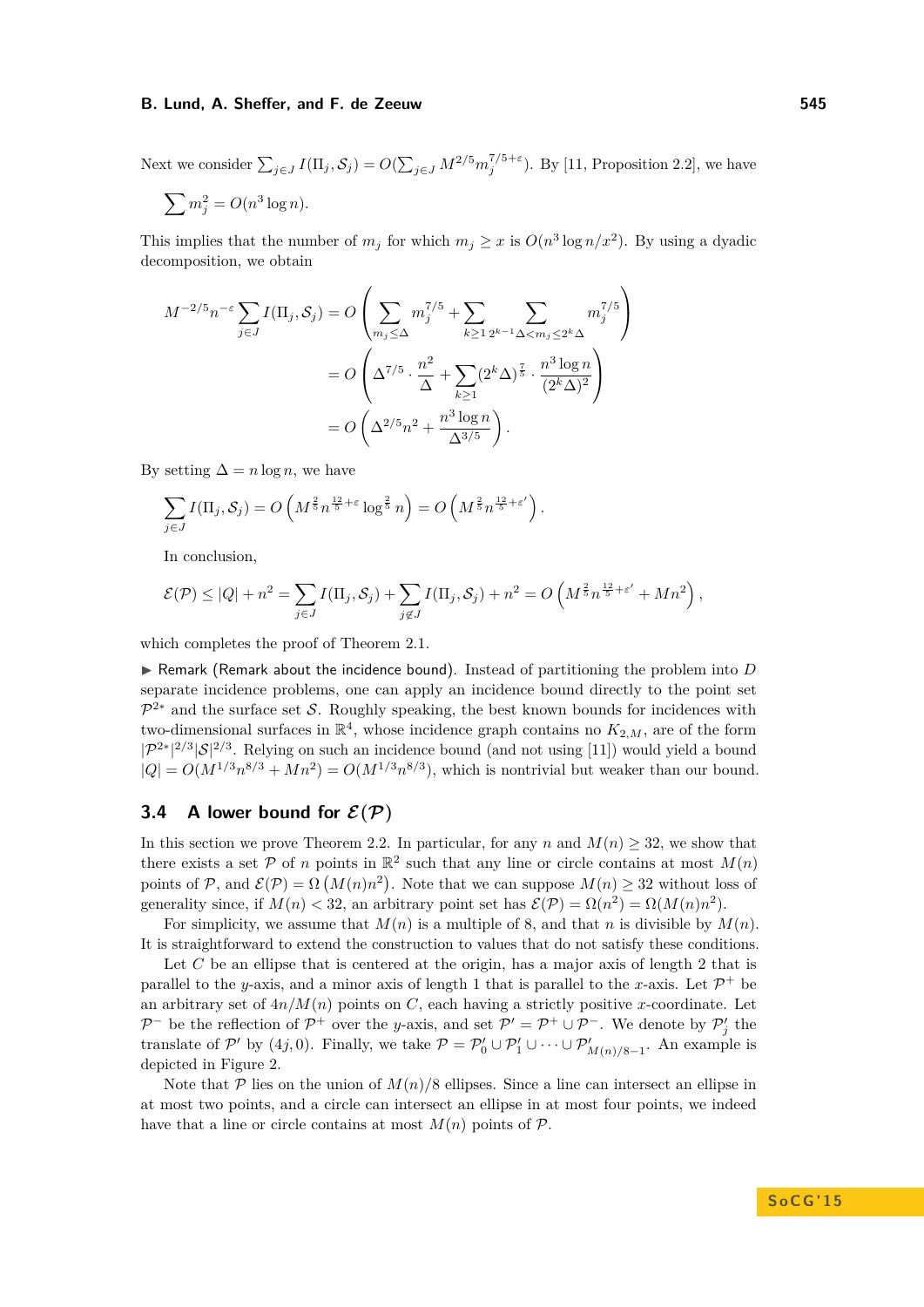<span id="page-9-2"></span>

**Figure 2** The lower bound construction.

It remains to prove that  $\mathcal{E}(\mathcal{P}) = \Omega(M(n)n^2)$ . For every integer  $M(n)/32 \leq j \leq M(n)/16$ , we denote by  $\ell_j$  the vertical line  $x = 4j$ . For every such *j*, there are  $\Theta(n)$  points of P that are to the left  $\ell_j$ , and such that the reflection of every such point across  $\ell_j$  is another point of P. That is, for every  $M(n)/32 \leq j \leq M(n)/16$ , the line  $\ell_j$  is the perpendicular bisector of  $\Theta(n)$  pairs of points of P. The assertion of the theorem follows, since there are  $\Theta(M(n))$ such lines, each contributing  $\Theta(n^2)$  to  $\mathcal{E}(\mathcal{P})$ .

# <span id="page-9-1"></span>**4 Proof of Theorem [2.3](#page-2-0)**

In this section we prove that Theorem [2.3](#page-2-0) follows from Theorem [2.1.](#page-1-3) In fact, we prove the following more general version of Theorem [2.3.](#page-2-0)

<span id="page-9-0"></span> $\triangleright$  **Theorem 4.1.** Let  $K(n)$  and  $M(n)$  be two functions satisfying  $K(n) = O(\log n)$  and  $M(n) = O(n^{1/4})$ *. If an n-point set*  $P \subset \mathbb{R}^2$  spans  $D = O(n/K(n))$  distinct distances, then *at least one of the following holds.*

- (i) There exists a line or a circle containing  $M(n)$  points of  $P$ .
- (ii) *There are*  $\Omega(M(n)^{-\frac{12}{5}}n^{\frac{8}{5}-\epsilon})$  *lines that contain*  $\Omega(K(n))$  *points of* P.

Since Guth and Katz [\[11\]](#page-14-1) proved that any *n*-point set spans  $\Omega(n/\log n)$  distinct distances, the assumption that  $K = O(\log n)$  is not a real restriction. The original formulation of Theorem [2.3](#page-2-0) is immediately obtained by setting  $K(n) = \sqrt{\log n}$  and  $M(n) = n^{\alpha}$ .

**Proof.** For simplicity, we use the notation  $K = K(n)$  and  $M = M(n)$  throughout this proof. We assume that (i) does not hold, and prove that (ii) holds in this case.

Given a point set  $\mathcal{P} \subset \mathbb{R}^2$ , we denote by  $\mathcal{B}^*(\mathcal{P})$  the *multiset* of bisectors that are spanned by ordered pairs of  $\mathcal{P}^{2*}$ . Recall that  $\mathcal{B}(\mathcal{P})$  is the *set* of distinct lines of  $\mathcal{B}^*(\mathcal{P})$ . For every line  $\ell \in \mathcal{B}(\mathcal{P})$ , we denote by  $\mu(\ell)$  its *multiplicity* in  $\mathcal{B}^*(\mathcal{P})$  (i.e., the number of times it occurs in the multiset), and set  $\rho(\ell) = |\ell \cap \mathcal{P}|$ . We define

$$
I(\mathcal{P}, \mathcal{B}^*(\mathcal{P})) = \sum_{\ell \in \mathcal{B}(\mathcal{P})} \mu(\ell) \rho(\ell);
$$

that is,  $I(\mathcal{P}, \mathcal{B}^*(\mathcal{P}))$  is the number incidences with respect to their multiplicities.

We derive a lower bound on  $I(\mathcal{P}, \mathcal{B}^*(\mathcal{P}))$  by using an argument that is similar to the one in Szemerédi's proof of Theorem [1.1.](#page-1-0) Let  $T \subset \mathcal{P}^3$  be the set of triples  $(p,q,r)$  of distinct points of P such that  $|pq| = |pr|$ . Note that a triple  $(p, q, r)$  is in T if and only if p is incident to  $\mathcal{B}(q,r)$ . That is,

$$
I(\mathcal{P}, \mathcal{B}^*(\mathcal{P})) = |T|.
$$

Denote the distances that are determined by pairs of  $\mathcal{P}^{2*}$  as  $\delta_1, \ldots, \delta_D$ . For every point  $p \in \mathcal{P}$  and  $1 \leq i \leq D$ , let  $\Delta_{i,p}$  denote the number of points of  $\mathcal{P}$  that have distance  $\delta_i$  from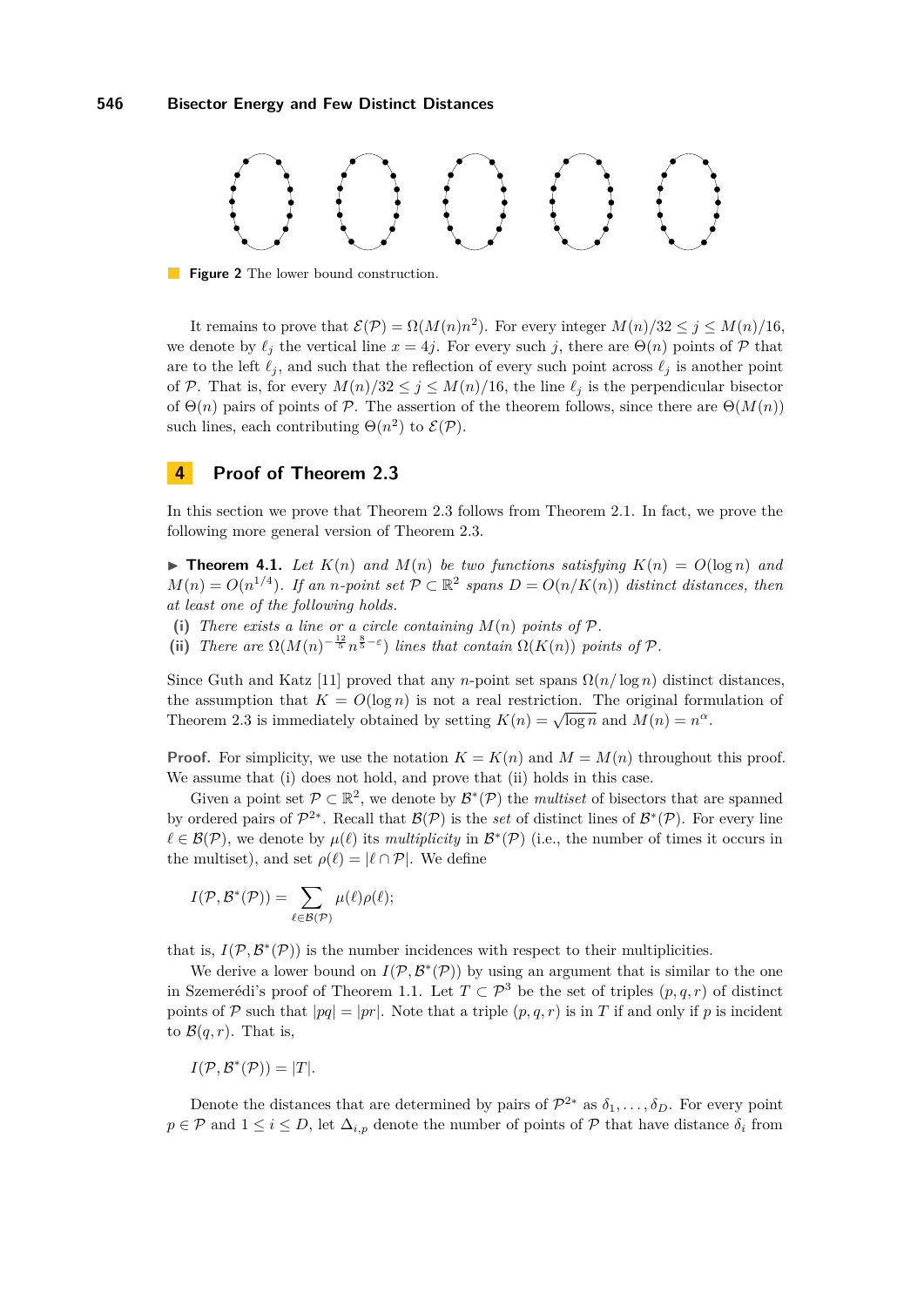*p*. Let  $T_p \subset T$  denote the set of triples of *T* in which the first element is *p*. Applying the Cauchy-Schwarz inequality yields

$$
|T_p| = \Omega\left(\sum_{i=1}^D \Delta_{i,p}^2\right) = \Omega\left(\frac{1}{D}\left(\sum_{i=1}^D \Delta_{i,p}\right)^2\right) = \Omega\left(\frac{n^2}{D}\right).
$$

This in turn implies

<span id="page-10-0"></span>
$$
I(\mathcal{P}, \mathcal{B}^*(\mathcal{P})) = |T| = \sum_{p \in \mathcal{P}} |T_p| = \Omega\left(\frac{n^3}{D}\right) = \Omega(Kn^2). \tag{5}
$$

We remark that by the Szemerédi-Trotter theorem [\[23\]](#page-15-2), the number of incidences between *n* points and  $n^2$  distinct lines is  $O(n^2)$ . This does not contradict [\(5\)](#page-10-0) since the lines in the multiset  $\mathcal{B}^*(\mathcal{P})$  need not be distinct. A priori, it might be that  $\mathcal{B}^*(\mathcal{P})$  consists of  $\Theta(n)$ distinct lines, each with multiplicity  $\Theta(n)$  and incident to  $\Theta(K)$  points. However, our bound on the bisector energy excludes such cases.

Let  $c_t$  be the constant implicit in the lower bound on  $|T|$ ; we have

$$
|T| \ge c_t Kn^2.
$$

Let  $L^+$  be the subset of lines in  $\mathcal{B}(\mathcal{P})$  that are each incident to at least  $c_t K/2$  points. Then

$$
c_t K n^2 \leq \sum_{\ell \in \mathcal{B}(\mathcal{P})} \mu(\ell) \rho(\ell)
$$
  
= 
$$
\sum_{\ell \in L^+} \mu(\ell) \rho(\ell) + \sum_{\ell \in \mathcal{B}(\mathcal{P}) \backslash L^+} \mu(\ell) \rho(\ell)
$$
  

$$
\leq \sum_{\ell \in L^+} \mu(\ell) \rho(\ell) + c_t K n^2 / 2,
$$

where we use the fact that each ordered pair of points has a unique bisector, and hence contributes to  $\sum_{\ell \in \mathcal{B}(\mathcal{P})} \mu(\ell)$  exactly once. Applying Cauchy-Schwarz, we get

$$
c_t^2 K^2 n^4/4 \le \sum_{\ell \in L^+} \mu(\ell)^2 \sum_{\ell \in L^+} \rho(\ell)^2.
$$

Note that  $\sum_{\ell \in \mathcal{B}(\mathcal{P})} \mu(\ell)^2 = \Theta(\mathcal{E}(\mathcal{P}))$ . Since  $M = O(n^{1/4}) = O(n^{2/3-\epsilon})$ , Theorem [2.1](#page-1-3) implies  $\sum_{\ell \in \mathcal{B}(\mathcal{P})} \mu(\ell)^2 = O(M^{2/5} n^{12/5+\epsilon})$ . We can bound  $\sum \rho(\ell)^2$  using the assumption that no line contains more than *M* points, so

$$
K^{2}n^{4} = O(M^{2/5}n^{12/5+\varepsilon} \cdot M^{2}|L^{+}|),
$$

and hence

$$
|L^+|=\Omega(K^2n^{8/5-\varepsilon}M^{-12/5}).
$$

Since  $K = O(\log n)$ , it can be absorbed into the factor  $n^{\epsilon}$  in the final bound.

 $\blacktriangleright$  Remark. Notice that the proof of Theorem [4.1](#page-9-0) also applies when *M*(*n*) = Ω(*n*<sup>1/4</sup>). However, this would lead to a bound for the number of lines in (ii) that is weaker than the bound that is implied by Theorem [1.1.](#page-1-0)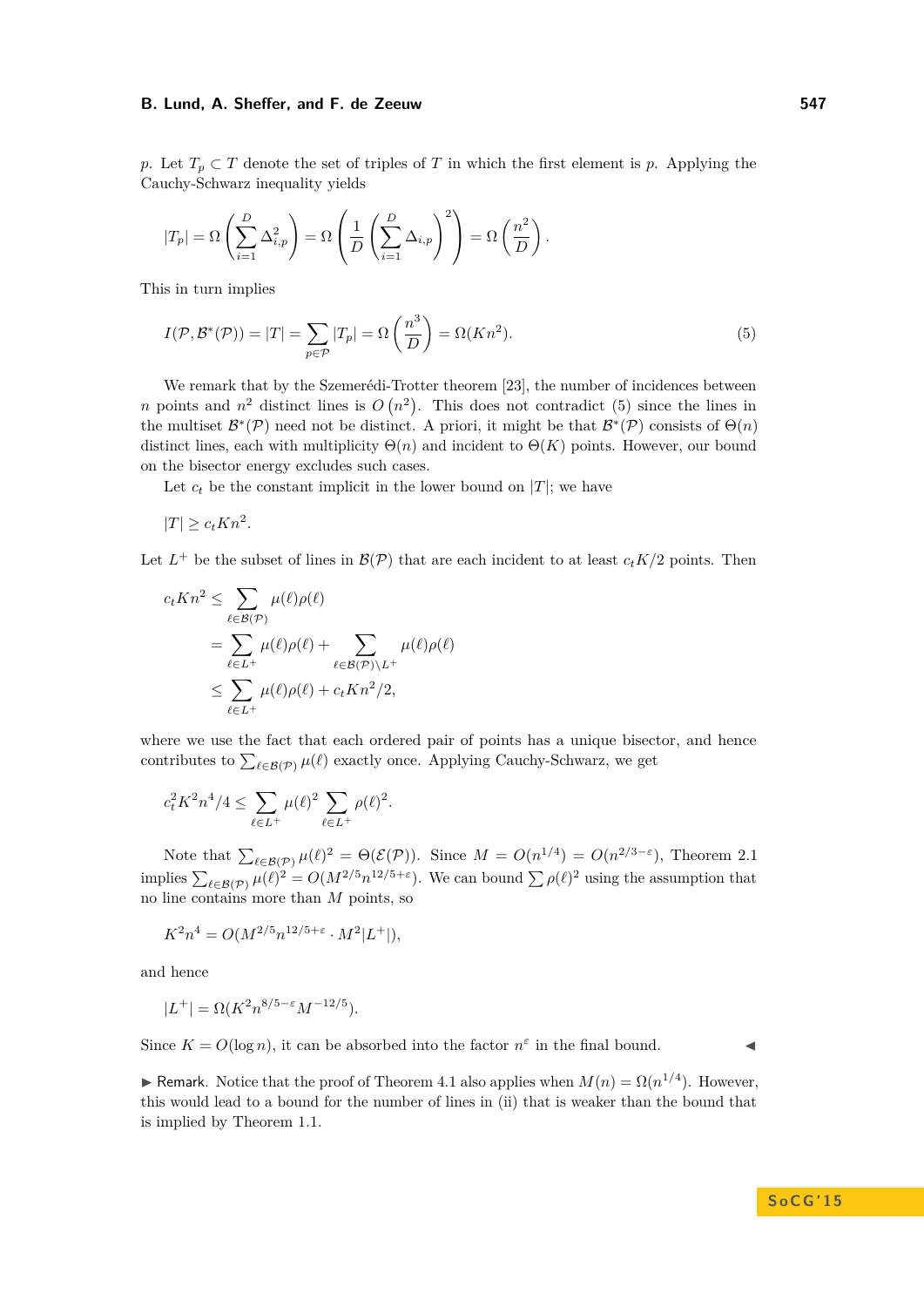# <span id="page-11-0"></span>**5 Proof of Theorem [2.5](#page-3-1)**

We now present the proof of the incidence bound that we use. As mentioned in the introduction, this proof is essentially from [\[9\]](#page-14-19); we reproduce it here to determine the dependence on the parameter *t*. We refer to [\[9\]](#page-14-19) for the definitions used here. We prove a more general version than we need, since it seems to come at no extra cost, and may be useful elsewhere.

The proof uses the Kővári-Sós-Turán theorem (e.g., see Bollobás [\[1,](#page-14-20) Theorem IV.9]).

<span id="page-11-1"></span>I **Lemma 5.1** (Kővári-Sós-Turán)**.** *Let G be a bipartite graph with vertex set A* ∪ *B. Let*  $s \leq t$ *. Suppose that G contains no*  $K_{s,t}$ *, i.e., for any s vertices in A, there are at most t vertices in B connected to both. Then*

$$
|E(G)| = O(t^{1/s}|A||B|^{(s-1)/s} + |B|).
$$

We amplify the weak bound of Lemma [5.1](#page-11-1) by using *polynomial partitioning*. Given a polynomial  $f \in \mathbb{R}[x_1,\ldots,x_d]$ , we write  $Z(f) = \{p \in \mathbb{R}^d : f(p) = 0\}$ . We say that  $f \in$  $\mathbb{R}[x_1,\ldots,x_d]$  is an *r-partitioning polynomial* for a finite set  $\mathcal{P} \subset \mathbb{R}^d$  if no connected component of  $\mathbb{R}^d \setminus Z(f)$  contains more than  $|\mathcal{P}|/r$  points of  $\mathcal P$  (notice that there is no restriction on the number of points of  $P$  that are in  $Z(f)$ ). Guth and Katz [\[11\]](#page-14-1) introduced this notion and proved that for every  $P \subset \mathbb{R}^d$  and  $1 \leq r \leq |\mathcal{P}|$ , there exists an *r*-partitioning polynomial of degree  $O(r^{1/d})$ . In [\[9\]](#page-14-19), the following generalization was proved.

<span id="page-11-3"></span> $\blacktriangleright$  **Theorem 5.2** (Partitioning on a variety). Let V be an irreducible variety in  $\mathbb{R}^d$  of dimension *e* and degree D. Then for every finite  $P \subset V$  there exists an *r*-partitioning polynomial f of *degree*  $O(r^{1/e})$  *such that*  $V \not\subset Z(f)$ *. The implicit constant depends only on d and D.* 

We are now ready to prove our incidence bound. For the convenience of the reader, we first repeat the statement of the theorem.

**Theorem [2.5.](#page-3-1)** *Let* S *be a set of n constant-degree varieties and let* P *be a set of m points, both in*  $\mathbb{R}^d$ *, such that the incidence graph of*  $P \times S$  *contains no copy of*  $K_{s,t}$  *(where s is a* constant, but *t* may depend on  $m, n$ ). Moreover, assume that  $P \subset V$ , where V is an *irreducible constant-degree variety of dimension e. Then*

<span id="page-11-2"></span>
$$
I(\mathcal{P}, \mathcal{S}) = O\left(m^{\frac{s(e-1)}{es-1} + \varepsilon} n^{\frac{e(s-1)}{es-1}} t^{\frac{e-1}{es-1}} + tm + n\right).
$$

**Proof.** We use induction on *e* and *m*, with the induction claim

$$
I(\mathcal{P}, \mathcal{S}) \le \alpha_{1,e} m^{\frac{s(e-1)}{es-1} + \varepsilon} n^{\frac{e(s-1)}{es-1}} t^{\frac{e-1}{es-1}} + \alpha_{2,e}(tm+n),\tag{6}
$$

for constants  $\alpha_{1,e}, \alpha_{2,e}$  depending only on *e*. The base cases for the induction are simple. If *m* is sufficiently small, then [\(6\)](#page-11-2) follows immediately by choosing sufficiently large values for  $\alpha_{1,e}$  and  $\alpha_{2,e}$ . Similarly, when  $e = 0$ , we again obtain [\(6\)](#page-11-2) when  $\alpha_{1,e}$  and  $\alpha_{2,e}$  are sufficiently large (as a function of *d* and the degree of *V* ).

The constants  $d, e, D, s, 1/\varepsilon$  are given and thus fixed. The other constants are to be chosen, and the dependencies between them are

 $C_{\text{weak}}$ ,  $C_{\text{part}}$ ,  $C_{\text{inter}} \ll C_{\text{cells}} \ll C_{\text{Höld}} \ll r \ll C_{\text{comps}} \ll \alpha_{2,e} \ll \alpha_{1,e}$ 

where  $C \ll C'$  means that  $C'$  is to be chosen sufficiently large compared to  $C$ ; in particular, *C* should be chosen before *C*'. Furthermore, the constants  $\alpha_{1,e}, \alpha_{2,e}$  depend on  $\alpha_{1,e-1}, \alpha_{2,e-1}$ , which by the induction claim depend only on *e*.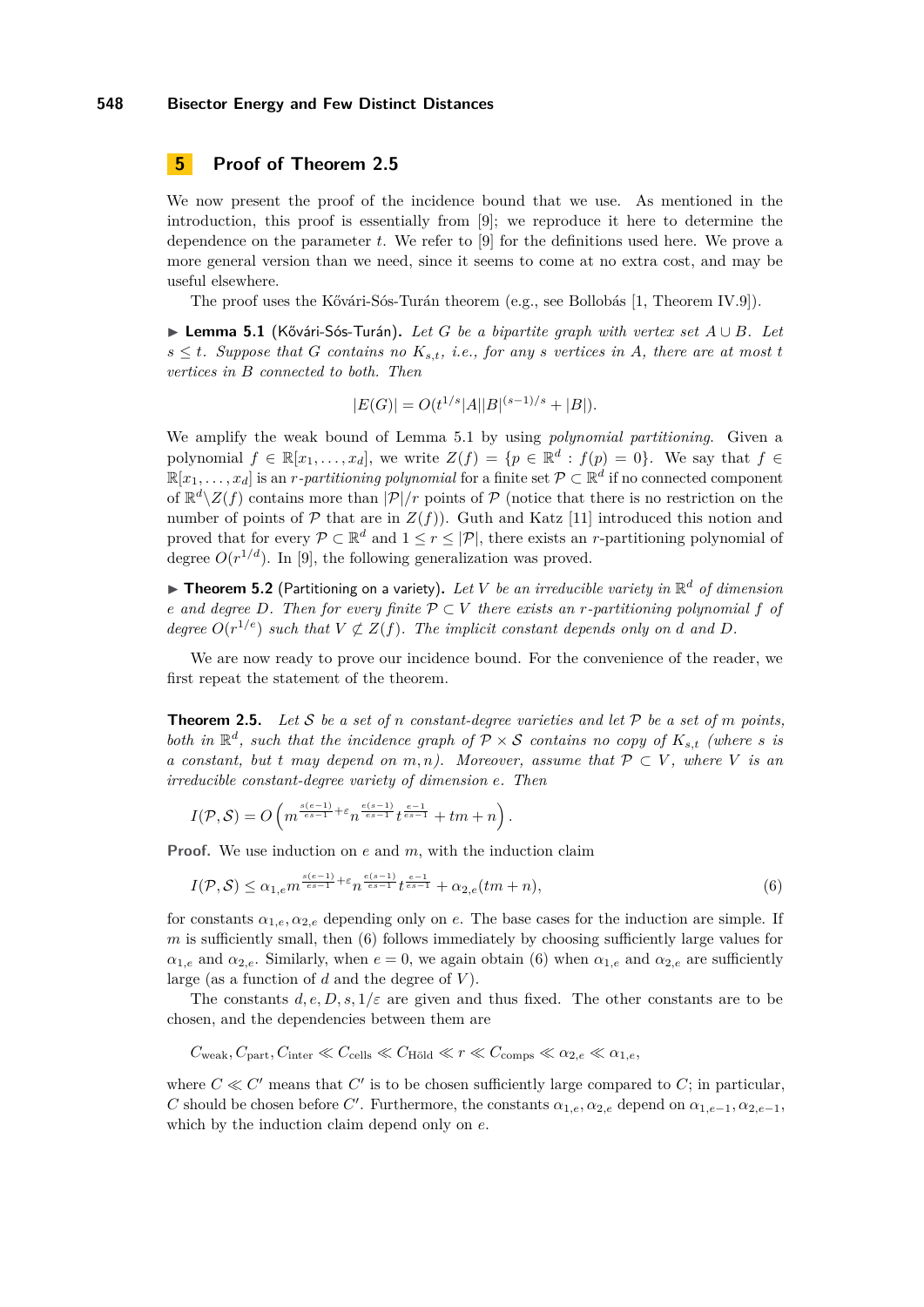By Lemma [5.1,](#page-11-1) there exists a constant  $C_{weak}$  depending on *d, s* such that

$$
I(\mathcal{P}, \mathcal{S}) \leq C_{\text{weak}} \left( mn^{1-1/s} t^{1/s} + n \right).
$$

When  $m \leq (n/t)^{1/s}$ , and  $\alpha_{2,e}$  is sufficiently large, we have  $I(\mathcal{P}, \mathcal{S}) \leq \alpha_{2,e} n$ . Therefore, in the remainder of the proof we can assume that  $n < m<sup>s</sup>t$ , which implies

<span id="page-12-1"></span>
$$
n = n^{\frac{d-1}{ds-1}} n^{\frac{d(s-1)}{ds-1}} \le m^{\frac{s(d-1)}{ds-1}} n^{\frac{d(s-1)}{ds-1}} t^{\frac{(d-1)}{ds-1}}.
$$
 (7)

**Partitioning.** By Theorem [5.2,](#page-11-3) there exists an *r*-partitioning polynomial *f* with respect to *V* of degree at most  $C_{part} \cdot r^{1/e}$ , for a constant  $C_{part}$ . Denote the cells of  $V \setminus Z(f)$  as  $\Omega_1, \ldots, \Omega_N$ . Since we are working over the reals, there exists a constant-degree polynomial *g* such that  $Z(g) = V$ . Then, by [\[22,](#page-14-21) Theorem A.2], the number of cells is bounded by  $C_{\text{cells}} \cdot \deg(f)^{\dim V} = C_{\text{cells}} \cdot r$ , for some constant  $C_{\text{cells}}$  depending on  $C_{\text{part}}$ .

We partition  $I(\mathcal{P}, \mathcal{S})$  into the following three subsets:

- $I_1$  consists of the incidences  $(p, S) \in \mathcal{P} \times \mathcal{S}$  such that  $p \in V \cap Z(f)$ , and some irreducible component of  $V \cap Z(f)$  contains *p* and is fully contained in *S*.
- *I*<sub>2</sub> consists of the incidences  $(p, S) \in \mathcal{P} \times \mathcal{S}$  such that  $p \in V \cap Z(f)$ , and no irreducible component of  $V \cap Z(f)$  that contains *p* is contained in *S*.
- $I_3 = I(\mathcal{P}, \mathcal{S}) \setminus (I_1 \cup I_2)$ , the set of incidences  $(p, S) \in \mathcal{P} \times \mathcal{S}$  such that *p* is not contained in  $V ∩ Z(f)$ .

Note that we indeed have  $I(\mathcal{P}, \mathcal{S}) = I_1 + I_2 + I_3$ .

**Bounding** *I*<sub>1</sub>. The points of  $\mathcal{P} \subset \mathbb{R}^d$  that participate in incidences of *I*<sub>1</sub> are all contained in the variety  $V_0 = V \cap Z(f)$ . Set  $\mathcal{P}_0 = \mathcal{P} \cap V_0$  and  $m_0 = |\mathcal{P}_0|$ . Since *V* is an irreducible variety and  $V \not\subset Z(f)$ ,  $V_0$  is a variety of dimension at most  $e-1$  and of degree that depends on *r*. By [\[22,](#page-14-21) Lemma 4.3], the intersection  $V_0$  is a union of  $C_{\text{comps}}$  irreducible components, where  $C_{\text{comps}}$  is a constant depending on *r* and  $d<sup>3</sup>$  $d<sup>3</sup>$  $d<sup>3</sup>$ . The degrees of these components also depend only on these values (for a proper definition of degrees and further discussion, e.g., see [\[9\]](#page-14-19)).

Consider an irreducible component *W* of  $V_0$ . If *W* contains at most  $s - 1$  points of  $\mathcal{P}_0$ , it yields at most  $(s-1)n$  incidences. Otherwise, since the incidence graph contains no  $K_{s,t}$ , there are at most  $t-1$  varieties of S that fully contain *W*, yielding at most  $(t-1)m_0$ incidences. By summing up, choosing sufficiently large  $\alpha_{1,e}, \alpha_{2,e}$ , and applying [\(7\)](#page-12-1), we have

<span id="page-12-2"></span>
$$
I_1 \leq C_{\text{comps}} \left( sn + tm_0 \right) < \frac{\alpha_{2,e}}{2} \left( n + tm_0 \right) < \frac{\alpha_{1,e}}{4} m^{\frac{s(e-1)}{es-1}} n^{\frac{e(s-1)}{es-1}} t^{\frac{(e-1)}{es-1}} + \frac{\alpha_{2,e}}{2} tm_0. \tag{8}
$$

**Bounding**  $I_2$ . The points that participate in  $I_2$  lie in  $V_0 = V \cap Z(f)$ , and the varieties that participate do not contain any component of  $V_0$ . Because  $V_0$  has dimension at most  $e-1$ , and the participating varieties do not contain any component of  $V_0$ , we can apply the induction claim on each irreducible component of  $V_0$ . Since  $V_0$  has  $C_{\text{comps}}$  irreducible components, we get

$$
I_2 \leq C_{\mathrm{comps}} \alpha_{1,e-1} m_0^{\frac{s(e-2)}{(e-1)s-1} + \varepsilon} n^{\frac{(e-1)(s-1)}{(e-1)s-1}} t^{\frac{e-2}{(e-1)s-1}} + \alpha_{2,e-1} (tm_0+n),
$$

<span id="page-12-0"></span><sup>3</sup> This lemma only applies to complex varieties. However, we can take the *complexification* of the real variety and apply the lemma to it (for the definition of a complexification, e.g., see [\[25,](#page-15-3) Section 10]). The number of irreducible components of the complexification cannot be smaller than number of irreducible components of the real variety (e.g., see [\[25,](#page-15-3) Lemma 7]).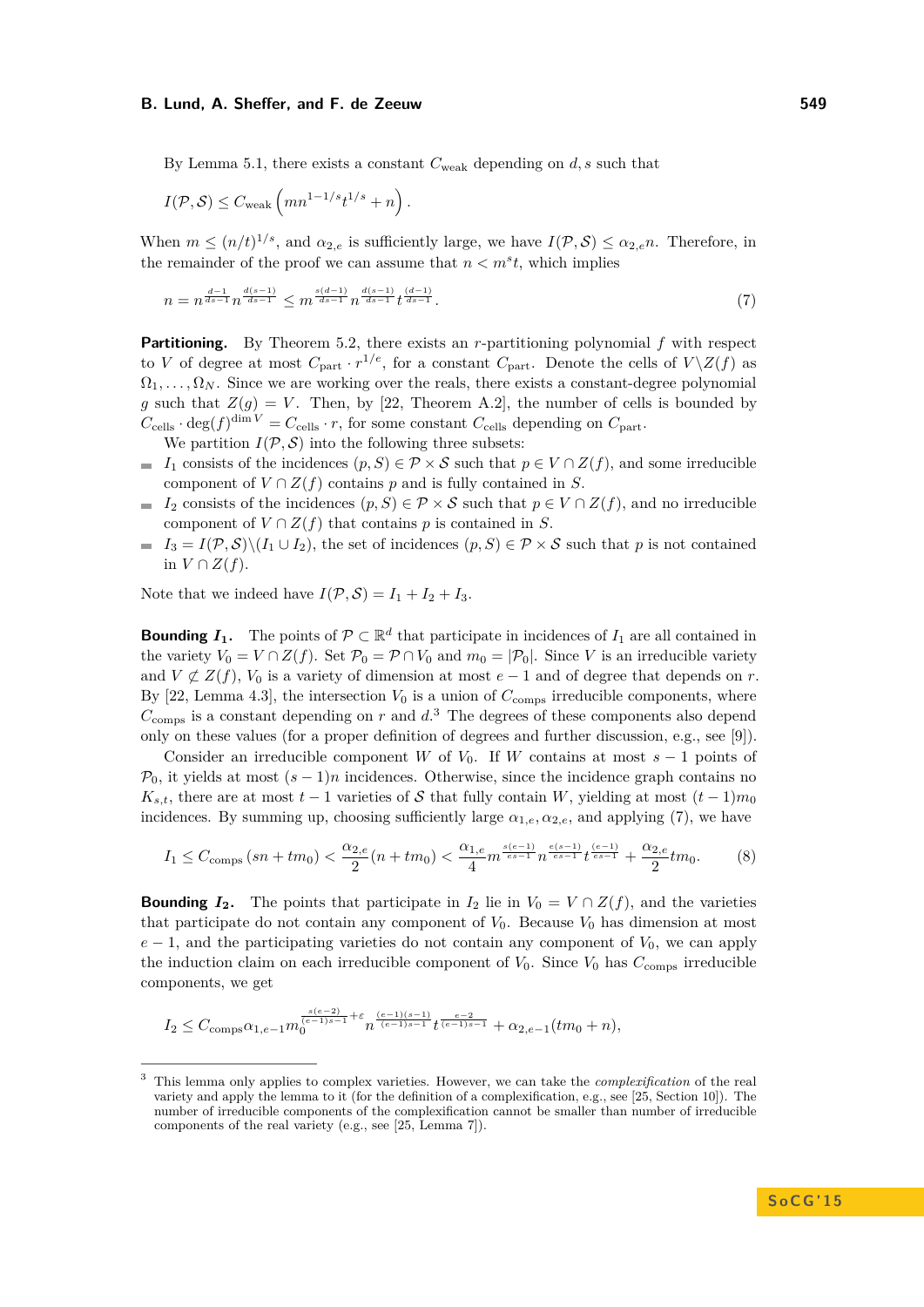with  $\alpha_{1,e-1}$  and  $\alpha_{2,e-1}$  depending on the degree of the irreducible component of  $V_0$ , which in turn depends on *r*. The analysis that leads to [\(7\)](#page-12-1) also yields the following bound.

$$
m^{\frac{s(e-2)}{(e-1)s-1}+\varepsilon} n^{\frac{(e-1)(s-1)}{(e-1)s-1}} t^{\frac{e-2}{(e-1)s-1}} \leq m^{\frac{s(e-1)}{es-1}+\varepsilon} n^{\frac{e(s-1)}{es-1}} t^{\frac{e-1}{es-1}}.
$$

By applying [\(7\)](#page-12-1) to remove the term  $\alpha_{2,e-1}n$ , and by choosing  $\alpha_{1,e}$  and  $\alpha_{2,e}$  sufficiently large as a function of  $C_{\text{comps}}, \alpha_{1,e-1}, \alpha_{2,e-1}$ , we obtain

<span id="page-13-0"></span>
$$
I_2 \leq \frac{\alpha_{1,e}}{4} m^{\frac{s(e-1)}{es-1} + \varepsilon} n^{\frac{e(s-1)}{es-1}} t^{\frac{e-1}{es-1}} + \frac{\alpha_{2,e}}{2} t m_0. \tag{9}
$$

**Bounding** *I***<sub>3</sub>**. For every  $1 \leq i \leq N$ , we set  $\mathcal{P}_i = \mathcal{P} \cap \Omega_i$  and denote by  $\mathcal{S}_i$  the set of varieties of S that intersect the cell  $\Omega_i$  but do not contain it. We also set  $m_i = |P_i|$  and  $n_i = |\mathcal{S}_i|$ . Since *f* is an *r*-partitioning polynomial, we have  $m_i \leq m/r$ .

We have  $\sum_{i=1}^{N} m_i = m - m_0$ . By [\[22,](#page-14-21) Theorem A.2], there exists a constant  $C_{\text{inter}}$  such that the following holds for every  $S \in \mathcal{S}$ . The subvariety  $S \cap V$  of *V*, which must have dimension at most  $e - 1$ , intersects at most  $C_{\text{inter}} \cdot \deg(f)^{\dim(S \cap V)} = C_{\text{inter}} \cdot r^{(e-1)/e}$  cells. This implies that

$$
\sum_{i=1}^{N} n_i \leq C_{\text{inter}} \cdot r^{(e-1)/e} \cdot n.
$$

By Hölder's inequality we have

$$
\sum_{i=1}^{N} n_i^{\frac{e(s-1)}{e(s-1)}} \le \left(\sum_{i=1}^{N} n_i\right)^{\frac{e(s-1)}{e(s-1)}} \left(\sum_{i=1}^{N} 1\right)^{\frac{e-1}{e(s-1)}}
$$
  

$$
\le \left(C_{\text{inter}} r^{(e-1)/e} n\right)^{\frac{e(s-1)}{e(s-1)}} (C_{\text{cells}} r)^{\frac{e-1}{e(s-1)}}
$$
  

$$
\le C_{\text{Höld}} r^{\frac{(e-1)s}{e(s-1)}} n^{\frac{e(s-1)}{e(s-1)}},
$$

where  $C_{\text{Höld}}$  depends on  $C_{\text{inter}}$ ,  $C_{\text{cells}}$ . Using the induction hypothesis, we obtain

$$
\sum_{i=1}^{N} I(\mathcal{P}_{i}, \mathcal{S}_{i}) \leq \sum_{i=1}^{N} \left( \alpha_{1,e} m_{i}^{\frac{(e-1)s}{es-1} + \varepsilon} n_{i}^{\frac{e(s-1)}{es-1}} t^{\frac{(e-1)}{es-1}} + \alpha_{2,e}(tm_{i} + n_{i}) \right)
$$
\n
$$
\leq \alpha_{1,e} \frac{m^{\frac{(e-1)s}{es-1} + \varepsilon} t^{\frac{(e-1)}{es-1}}}{r^{\frac{(e-1)s}{es-1} + \varepsilon}} \sum_{i=1}^{N} n_{i}^{\frac{e(s-1)}{es-1}} + \sum_{i=1}^{N} \alpha_{2,e}(tm_{i} + n_{i})
$$
\n
$$
\leq \alpha_{1,e} C_{\text{Höld}} \frac{m^{\frac{(e-1)s}{es-1} + \varepsilon} n^{\frac{e(s-1)}{es-1}} t^{\frac{(e-1)}{es-1}}}{r^{\varepsilon}} + \alpha_{2,e} \left( t(m - m_{0}) + C_{\text{inter}} r^{\frac{e-1}{e}} n \right)
$$

<span id="page-13-1"></span>*.*

By choosing  $\alpha_{1,e}$  sufficiently large with respect to  $C_{\text{inter}}$ ,  $r, \alpha_{2,e}$ , and using [\(7\)](#page-12-1), we get

$$
\sum_{i=1}^N I(\mathcal{P}_i, \mathcal{S}_i) \leq 2\alpha_{1,e} C_{\text{Höld}} \frac{m^{\frac{(e-1)s}{es-1} + \varepsilon} n^{\frac{e(s-1)}{es-1}} s^{\frac{(e-1)}{es-1}}}{r^{\varepsilon}} + \alpha_{2,e} t(m-m_0).
$$

Finally, choosing  $r$  sufficiently large with respect to  $C_{\text{Höld}}$  gives

$$
I_3 = \sum_{i=1}^{N} I(\mathcal{P}_i, \mathcal{S}_i) \le \frac{\alpha_{1,e}}{2} m^{\frac{(e-1)s}{es-1} + \varepsilon} n^{\frac{e(s-1)}{es-1}} t^{\frac{(e-1)}{es-1}} + \alpha_{2,e} t(m - m_0).
$$
(10)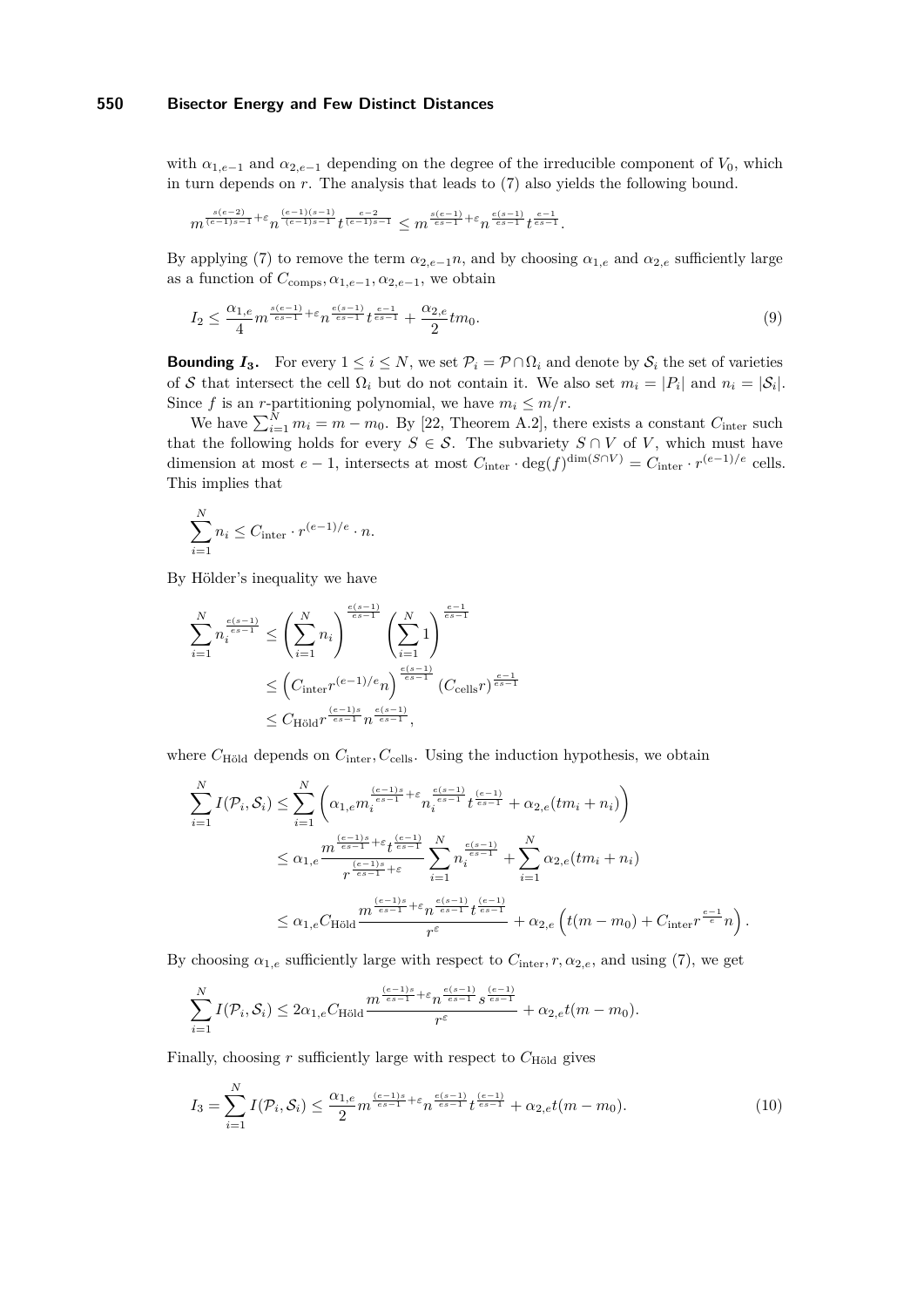**Summing up.** By combining  $I(\mathcal{P}, \mathcal{S}) = I_1 + I_2 + I_3$  with [\(8\)](#page-12-2), [\(9\)](#page-13-0), and [\(10\)](#page-13-1), we obtain

 $I(\mathcal{P}, \mathcal{S}) \leq \alpha_{1,e} m^{\frac{s(e-1)}{es-1} + \varepsilon} n^{\frac{e(s-1)}{es-1}} t^{\frac{(e-1)}{es-1}} + \alpha_{2,e}(tm+n),$ 

which completes the induction step and the proof of the theorem.

#### **References**

- <span id="page-14-20"></span>**1** B. Bollobás, *Graph Theory: An Introductory Course*, Springer-Verlag, 1979.
- <span id="page-14-16"></span>**2** G. Elekes and L. Rónyai, A combinatorial problem on polynomials and rational functions, *J. Combin. Theory Ser. A* **89** (2000), 1–20.
- <span id="page-14-18"></span>**3** G. Elekes and E. Szabó, How to find groups? (And how to use them in Erdős geometry?), *Combinatorica* **32** (2012), 537–571.
- <span id="page-14-12"></span>**4** G. Elekes and E. Szabó, On triple lines and cubic curves: The Orchard Problem revisited, in arXiv:1302.5777 (2013).
- <span id="page-14-2"></span>**5** P. Erdős, On sets of distances of *n* points, *Amer. Math. Monthly* **53** (1946), 248–250.
- <span id="page-14-3"></span>**6** P. Erdős, On some problems of elementary and combinatorial geometry, *Ann. Mat. Pura Appl.* **103** (1975), 99–108.
- <span id="page-14-0"></span>**7** P. Erdős, On some metric and combinatorial geometric problems, *Discrete Math.* **60** (1986), 147–153.
- <span id="page-14-13"></span>**8** P. Erdős and G. Purdy, Some extremal problems in geometry IV, *Proc. 7th Southeastern Conference on Combinatorics, Graph Theory, and Computing* (1976), 307–322.
- <span id="page-14-19"></span>**9** J. Fox, J. Pach, A. Sheffer, A. Suk, and J. Zahl, A semi-algebraic version of Zarankiewicz's problem, in arXiv:1407.5705 (2014).
- <span id="page-14-11"></span>**10** B. Green and T. Tao, On sets defining few ordinary lines, *Disc. Comput. Geom.* **50** (2013), 409–468.
- <span id="page-14-1"></span>**11** L. Guth and N. H. Katz, On the Erdős distinct distances problem in the plane, *Annals Math.* **181** (2015), 155–190.
- <span id="page-14-8"></span>**12** B. Hanson, A. Iosevich, B. Lund, and O. Roche-Newton, On distinct perpendicular bisectors and pinned distances in finite fields, in arXiv:1412.1611 (2014).
- <span id="page-14-10"></span>**13** N. H. Katz and G. Tardos, A new entropy inequality for the Erdős distance problem, *Towards a Theory of Geometric Graphs* (J. Pach, ed.), Contemporary Mathematics **342** (2004), 119–126.
- <span id="page-14-9"></span>**14** J. Pach and G. Tardos, Isosceles Triangles Determined by a Planar Point Set, *Graphs and Combinatorics* **18** (2002), 769–779.
- <span id="page-14-5"></span>**15** J. Pach and F. de Zeeuw, Distinct distances on algebraic curves in the plane, *Proc. 30th Ann. Symp. on Comp. Geometry* (2014), 549–557.
- <span id="page-14-6"></span>**16** O. E. Raz, O. Roche-Newton, and M. Sharir, Sets with few distinct distances do not have heavy lines, in arXiv:1410.1654 (2014).
- <span id="page-14-17"></span>**17** O. E. Raz, M. Sharir, and J. Solymosi, Polynomials vanishing on grids: The Elekes-Rónyai problem revisited, *Proc. 30th Ann. Symp. on Comp. Geometry* (2014), 251–260.
- <span id="page-14-14"></span>**18** O. E. Raz, M. Sharir, and F. de Zeeuw, Polynomials vanishing on Cartesian products: The Elekes-Szabó theorem revisited, *Proc. 31st Ann. Symp. on Comp. Geometry* (2015).
- <span id="page-14-4"></span>**19** A. Sheffer, Few Distinct Distances Implies Many Points on a Line, blog post, 2014.
- <span id="page-14-7"></span>**20** A. Sheffer, J. Zahl, and F. de Zeeuw, Few distinct distances implies no heavy lines or circles, *Combinatorica*, to appear.
- <span id="page-14-15"></span>**21** J. Solymosi and M. Stojaković, Many collinear *k*-tuples with no *k* + 1 collinear points, *Discrete Comput. Geom.* **50** (2013), 811–820.
- <span id="page-14-21"></span>**22** J. Solymosi and T. Tao, An incidence theorem in higher dimensions, *Discrete Comput. Geom.* **48** (2012), 255–280.